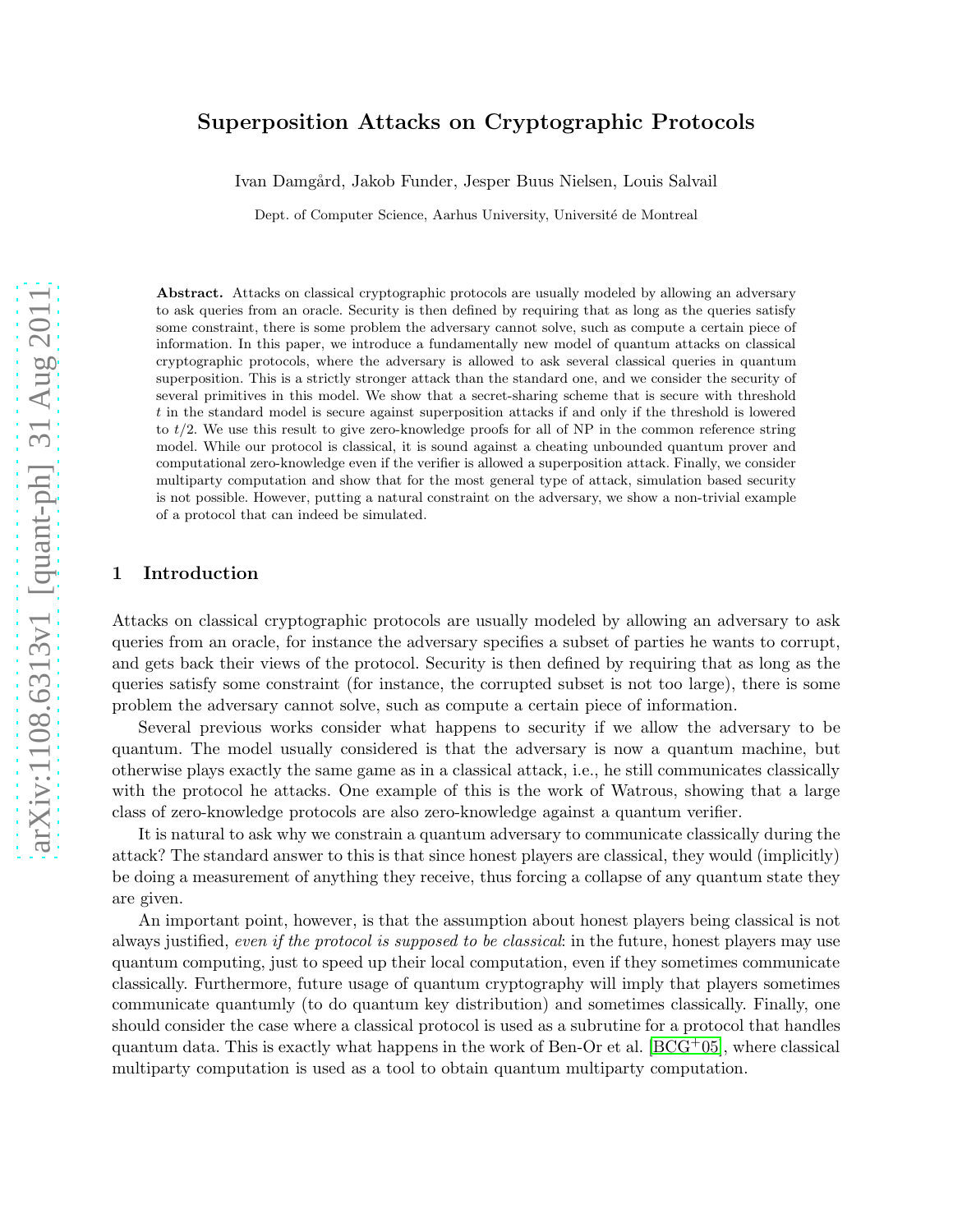Now, if a quantum adversary is attacking honest players that use quantum computing or even quantum communication themselves, it does not seem justified to assume that he can only communicate classically with them. Indeed, as an example, consider a zero-knowledge protocol where the prover is implemented as a small quantum device sitting inside a mobile unit, say a PDA or a smart-phone. If an adversary gets hold of the unit, he may not be able to break in and directly read the prover's secret. But he can try to subject the device to unusual physical conditions, say by cooling it down and in this way perhaps be able to communicate quantumly with the prover, even if the device was not designed for this in the first place.

In this paper, we therefore introduce a new model of quantum attacks on classical cryptographic protocols, where the adversary is allowed to ask several classical queries in quantum superposition. In more concrete terms, we ask, for multiparty protocols: what happens if the adversary can be in superposition of having corrupted several different subsets? or, for zero-knowledge protocols: what happens if a quantum verifier can be in superposition of having issued several different challenges to the prover? As we argued above, we believe such superposition attacks to be a valid physical concern, but they also form a very natural generalization from a theory point of view: in the literature on black-box quantum computing, quantum black-box access to a function is usually defined by extending classical black-box access such that queries are allowed to contain several inputs in superposition. Our superposition attacks extend classical attacks in the same way.

Superposition attacks are strictly stronger than the standard one, and we consider the security of several primitives in this model: We show that a secret-sharing scheme that is perfectly secure with threshold  $t$  in the standard model is perfectly secure against superposition attacks if and only if the adversary's superposition is constrained to contain subsets of size at most  $t/2$ . If this condition is not satisfied, not only does perfect security fail, we show examples where the adversary may even learn the secret with certainty.

We use the secret-sharing result to construct zero-knowledge proofs for all of NP in the common reference string (CRS) model. While our protocol is classical, it is sound against a cheating unbounded quantum prover and computational zero-knowledge even if the verifier is allowed a superposition attack. Since we use the CRS model, the reader may ask why we do not use existing protocols for non-interactive zero-knowledge (NIZK), where the prover just sends a single message to the verifier. In this way, the adversary would not get a chance to do a superposition attack. However, the most general assumption under which NIZK is known to be possible is existence of one-way permutations. They in turn are only known to be realizable under assumptions that are easily broken by a quantum adversary, such as factoring or discrete log. Therefore we do not consider NIZK a satisfactory solution.

Finally, we consider multiparty computation and we define a UC-style model for static and passive superposition attacks on classical MPC protocols. Given our result on secret-sharing schemes, it is natural to speculate that classical MPC protocols that are secure against  $t$  corruptions, are secure against superposition attacks corrupting  $t/2$  players. The situation turns out to be more complicated, however: We show that for the model that gives the adversary the most power (and hence is the most hostile to the simulator), simulation based security is not possible at all. The adversary can put its query in a state that prevents the simulator from learning any information on the inputs and outputs of corrupted players. However, putting a natural constraint on the adversary, we show a non-trivial example of a protocol that can indeed be simulated. By non-trivial, we mean that although the protocol is secure against a classical attack, we can show that it cannot be proved secure against a superposition attack by simply running the classical simulator in super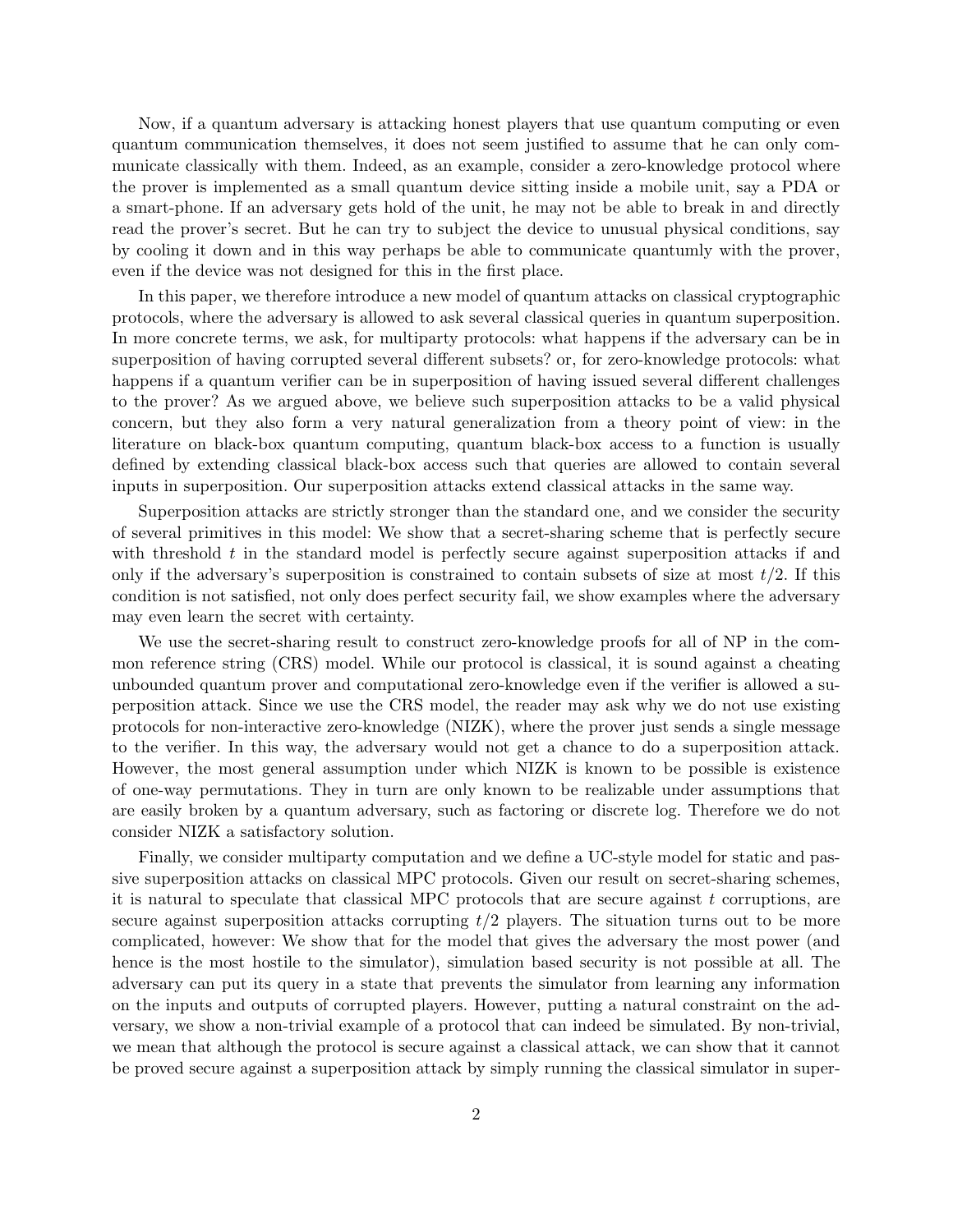position. We therefore come up with techniques that are "more quantum" to do the simulation. We give a (in completely classical terms) a characterization of the protocols that can be simulated using these techniques. The obtained simulators are not necessarily efficient, however.

Whether more general positive results hold in this constrained model remains an open question. Likewise, the very natural question of security of *quantum* protocols against superposition attacks remains open. Note that in existing work on quantum multiparty computation  $[BCG^+05]$ , the adversary's choice of subset to corrupt is classical. The negative part of our result on secret sharing described above shows that the protocol from  $[BCG^+05]$  is not secure against superpositions attacks as it stands.

# 2 Preliminaries

#### 2.1 Notation and terminology

We will model players in protocols in two different ways: when we are not interested in computational limitations on parties, a player will be specified by a series of unitary transforms where the ith transform is done on all qubits available to the party, after the i'th message has been received (in the form of a quantum register), and then some designated part of the storage is sent as the next outgoing message. We are limiting ourselves to perfect unitary transformation of the party's register because we are exactly considering the situation where an attacker manages to prevent coupling between the party and the environment.

In cases where we want to bound the computational complexity of a player, we consider a players to be an infinite family of interactive quantum circuits, as in the model from [\[FS09\]](#page-28-1), and then the complexity is circuit size.

#### 2.2 Running functions in superposition

Consider any function,  $f: X \to Y$  and a register of qubits,  $|\psi\rangle = \sum$ x  $\alpha_x|x\rangle|0\rangle \in \mathcal{H}_X\otimes\mathcal{H}_Y,$  where  $dim(\mathcal{H}_X) = |X|$  and  $dim(\mathcal{H}_Y) = |Y|$ . Running f on  $|\psi\rangle$  means to apply the unitary transformation,  $U_f$ , such that  $U_f \sum$ x  $\alpha_x |x\rangle |0\rangle \ = \ \sum$ x  $\alpha_x|x\rangle|f(x)\rangle$ . In general the register in  $\mathcal{H}_Y$ , called the response register, can contain any superposition of values, not just 0. In this case, we have that,  $U_f\sum$ x,a  $\alpha_{x,a}|x\rangle|a\rangle = \sum$ x  $\alpha_{x,a}|x\rangle|f(x) \oplus a\rangle$  where  $\oplus$  is the bitwise xor.

# 3 Secret sharing

In (classical) secret sharing n parties are sharing some secret value  $s \in \mathbb{S}$  using randomness  $r \in \mathcal{R}$ , where S and R is the set of possible secrets and randomness. We name the parties  $P_1, \ldots, P_n$ . Let  $[n] = \{1, \ldots, n\}$ . Each party,  $P_i$ , receives a share  $v_i(s, r) \in \{0, 1\}^k$ , also called his private view. That is,  $v_i : \mathbb{S} \times \mathcal{R} \to \{0,1\}^k$ . For  $A \subset [n]$ , let  $v_A(s,r) = \{v_i(s,r)\}_{i \in A}$  be the string containing the concatenation of views for parties  $P_i$  with  $i \in A$ . For convenience in the following we assume that each such string is padded, so that they have the same length regardless of the size of A. That is,  $v_A : \mathbb{S} \times \mathcal{R} \to \{0,1\}^t$ . An *adversary structure* G is a family of subsets  $G \subset 2^{[n]}$ . A secret sharing scheme is perfectly secure against classical G-attacks if for any  $A \in G$ , the distribution of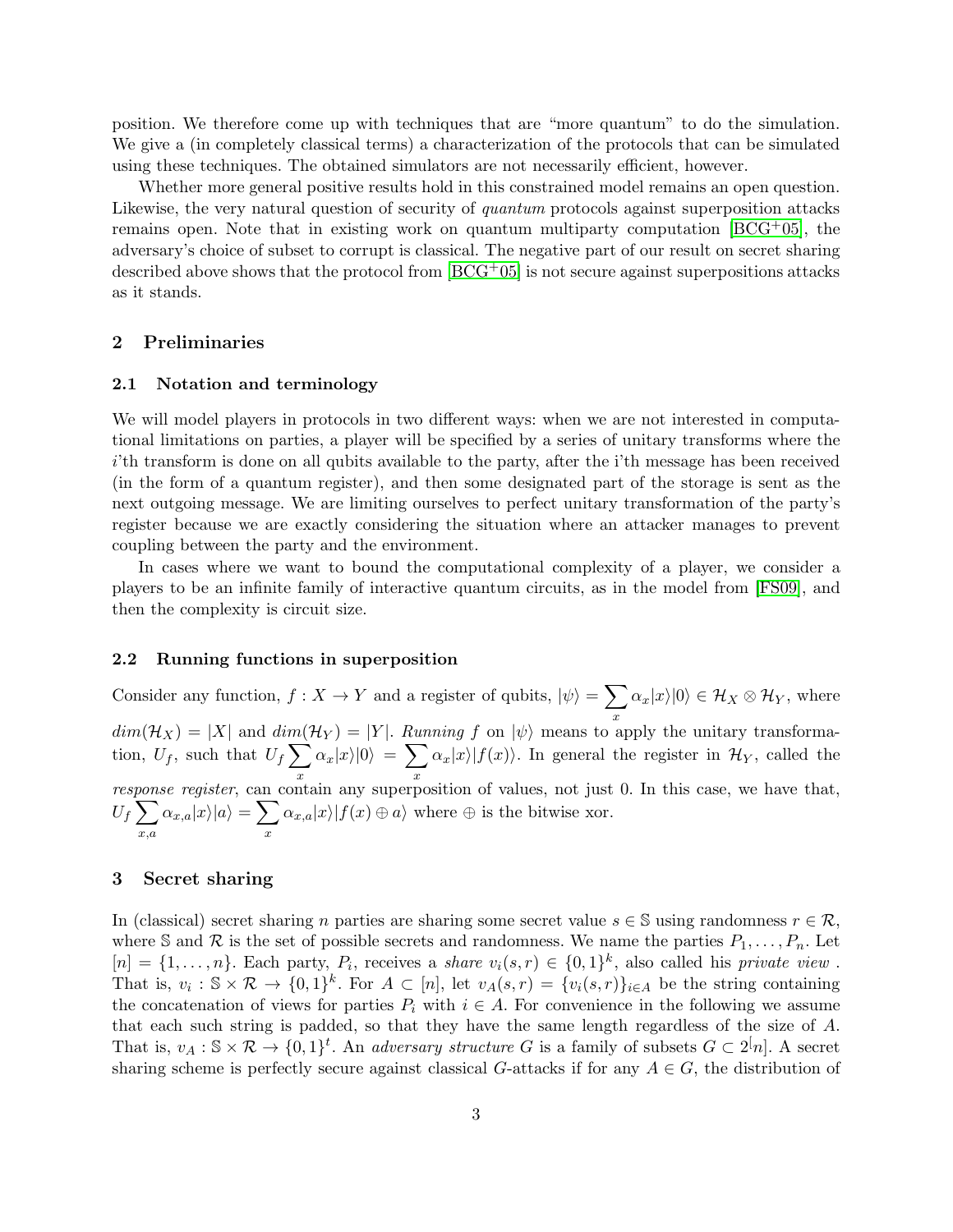$v_A(s, r)$  does not depend on s. The adversary structure of the secret sharing scheme is the maximal adversary structure  $F$  such that the scheme is perfectly secure against  $F$  attacks.

We'll model any passive attack on the scheme as an one-time query to an *corruption oracle*. The corruption oracle for a specific run of a secret sharing scheme  $O(s, r, A) = v_A(s, r)$  is the function that on input A returns the private view of those parties. That is,  $O : \mathbb{S} \otimes \mathcal{R} \otimes F \to \{0,1\}^t$ .

#### <span id="page-3-0"></span>3.1 Two-party bit sharing example

Before we give the full model for secret sharing we start with a small example. We consider the case of 2 parties sharing a single bit,  $b \in \{0,1\}$  using a random bit  $r \in \{0,1\}$ .  $[n] = \{1,2\}$ ,  $F = \{(1), (2)\}\text{, } v_1(b, r) = b \oplus r, v_2(b, r) = r.$  This scheme is trivially secure in the classical setting. In the follow we'll consider what happens if we allow the adversary to interact with the corruption oracle in superposition. As this is meant to introduce the concept, we'll cut a few corners in terms of technicality and and reserve that for the later sections.

Assuming some specific bit has been shared with some specific randomness, we can write the state of the parties as  $|v_1(b, r)\rangle \in \mathcal{H}_2$  and  $|v_2(b, r)\rangle \in \mathcal{H}_2$ . Consider an adversary supplying the following input to the corruption oracle,

$$
|\omega\rangle = \frac{1}{\sqrt{2}}(|1\rangle|0\rangle + |2\rangle|0\rangle).
$$

The oracle will run on both of these input in superposition. The state the adversary receives will be a mixed state over different choices of randomness and secrets. We'll assume both of these are uniformly chosen and he'll hence receive,

$$
\rho^{adv} = \sum_{b \in \{0,1\}, r \in \{0,1\}} \frac{1}{4} \left| \psi_{b,r}^{adv} \right\rangle \!\! \left\langle \psi_{b,r}^{adv} \right|
$$

where  $|\psi_{b,r}^{adv}\rangle = \frac{1}{\sqrt{2}}$  $\frac{1}{2}(|1\rangle|v_1(b,r)\rangle+|2\rangle|v_2(b,r)\rangle)=\frac{1}{\sqrt{2}}$  $\frac{1}{2}(|1\rangle|b \oplus r\rangle + |2\rangle|r\rangle)$ . Define the state the adversary sees for a specific secret, b, as  $\rho_b^{adv} = \sum$  $r \in \{0,1\}$ 1  $\frac{1}{2}|\psi_{b,r}^{adv}\rangle\langle \psi_{b,r}^{adv}|$ . We would consider our bit sharing scheme secure iff for all possible queries,  $\rho_0^{adv} = \rho_1^{adv}$ . However, note that,

$$
\rho_b^{adv} = \sum_{r \in \{0,1\}} \frac{1}{2} \left| \psi_{b,r}^{adv} \right| \left\langle \psi_{b,r}^{adv} \right| = \frac{1}{2} \sum_{A, A' \in \{1,2\}} |A\rangle \langle A'| \otimes \left( \sum_{r \in \{0,1\}} |v_A(b,r)\rangle \langle v_{A'}(b,r)| \right).
$$

For  $A = 1, A' = 2$ , consider the submatrix,  $\sum$  $r \in \{0,1\}$  $|v_1(b,r)\rangle\langle v_2(b,r)| = \sum$  $r \in \{0,1\}$  $|b \oplus r\rangle\langle b|$ . It should be clear that  $\sum$  $|0 \oplus r\rangle\langle 0| \neq \sum$  $|1 \oplus r\rangle\langle 1|$  and hence  $\rho_0^{adv} \neq \rho_1^{adv}$ , which means the scheme is not

 $r \in \{0,1\}$  $r \in \{0,1\}$ secure if we allow the adversary to run the corruption oracle in superposition. This is not surprising since we know that using the Deutch-Josza algorithm you can actually distinguish between two such shares perfectly. Note that to do it perfectly it would require the use of a superposition of values for the response registers.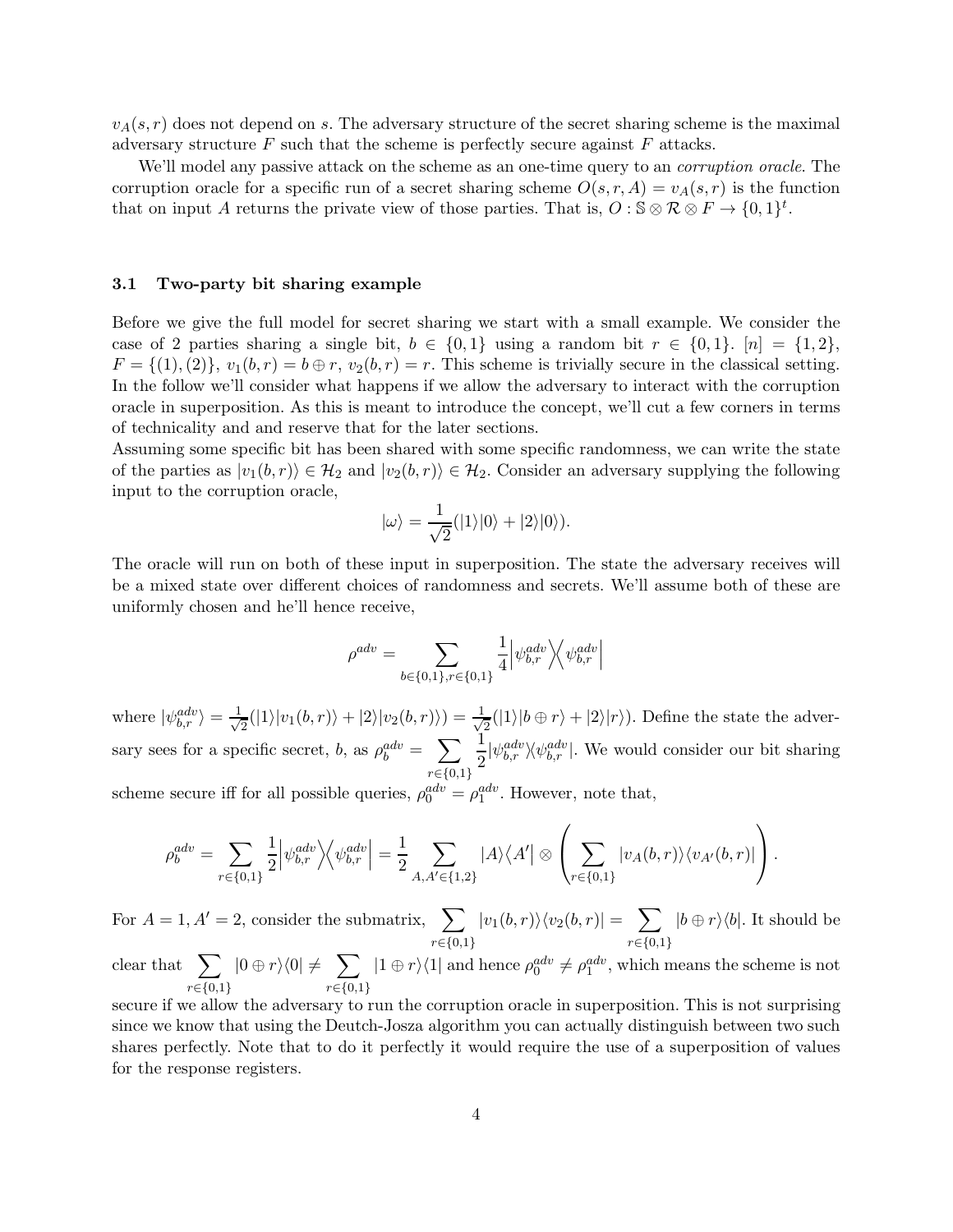# 3.2 Model for secret sharing

We'll now give the full technical description of the model for superposition attacks on general secret sharing. To do this we first consider the state spaces needed to run the protocol and the attack on the protocol. First is the space that contains the shares for all the parties,  $\mathcal{H}_{particles}$ . The state in the register for this space is unchanged throughout the attack and is,

$$
|particles\rangle_p = \sum_{s \in \mathbb{S}, r \in \mathcal{R}} \sqrt{p_s} \sqrt{p_r} |s, r, v_{[n]}(s, r)\rangle_p = \sum_{s \in \mathbb{S}, r \in \mathcal{R}} \sqrt{p_s} \sqrt{p_r} |s, r\rangle \bigotimes_i |v_i(s, r)\rangle \in \mathcal{H}_{particles}
$$

where  $|s, r\rangle$  is the purification of the secret and randomness choice. This is purely for technical reasons and does not matter for the adversary as he never sees it (and hence they might as well be considered measured). Next is the space for the environment,  $\mathcal{H}_{env}$ , which the adversary can use to choose his query and use as potential auxiliary register. The initial state for the environment is a general (pure) state,

$$
|\psi\rangle_e = \sum_x \alpha_x |x\rangle_e \in \mathcal{H}_{env}.
$$

Finally is the space holding the adversary's query to the corruption oracle,  $\mathcal{H}_{query}$ . This is initially a 'blank' state,

$$
|\omega\rangle_q = |0,0\rangle_q \in \mathcal{H}_{query}.
$$

The space for the entire model is hence,  $\mathcal{H}_{total} = \mathcal{H}_{particles} \otimes \mathcal{H}_{env} \otimes \mathcal{H}_{query}$  and the intial state is,

$$
|init\rangle_t = \sum_{s \in \mathbb{S}, r \in \mathcal{R}} \sqrt{p_s} \sqrt{p_r} |s, r, v_{[n]}(s, r)\rangle_p \otimes \sum_x \alpha_x |x\rangle_e \otimes |0, 0\rangle_q \in \mathcal{H}_{total}.
$$

The attack will be defined by two operations and an adversary structure  $F$ . First the adversary needs to construct his query for the oracle. This includes choosing the superposition of subsets he'll corrupt and associated values for the response registers. This is an arbitrary unitary operation. We'll denote it,  $U_{query}^{adv,F}$ ,

$$
U_{query}^{adv,F}: \mathcal{H}_{env} \otimes \mathcal{H}_{query} \rightarrow \mathcal{H}_{env} \otimes \mathcal{H}_{query}.
$$

After this unitary operation the state is,

$$
|query\rangle_t = U^{adv,F}_{query}|init\rangle_t = \sum_{s \in \mathbb{S}, r \in \mathcal{R}} \sqrt{p_s} \sqrt{p_r}|s, r, v_{[n]}(s, r)\rangle_p \otimes \sum_{x, A \in F, a \in \{0, 1\}^t} \alpha_{x, A, a}|x\rangle_e \otimes |A, a\rangle_q \in \mathcal{H}_{total}
$$

where we assume it is the identity on  $\mathcal{H}_{particles}$  Next the oracle,  $O(s, r, A)$ , is run. Let  $U_O$  denote the unitary applying this function. The state afterwards is,

$$
|final\rangle_t = U_O|query\rangle_t =
$$
  

$$
\sum_{s \in \mathbb{S}, r \in \mathcal{R}} \sqrt{p_s} \sqrt{p_r} |s, r, v_{[n]}(s, r)\rangle_p \otimes \sum_{x, A \in F, a \in \{0, 1\}^t} \alpha_{x, A, a} |x\rangle_e \otimes |A, a + v_A(s, r)\rangle_q \in \mathcal{H}_{total}
$$

were we, again, assume  $U_O$  is padded with appropriate identities. Consider the final state the adversary sees for a specific secret, s,

$$
\rho_s^{adv,F} = \sum_{r \in \mathcal{R}} \left| \psi_r^{adv,F} \right\rangle \!\! \left\langle \psi_r^{adv,F} \right|
$$

where  $|\psi_r^{adv,F}\rangle = \sum$  $\sum_{x, A \in F, a \in \{0,1\}^t} \alpha_{x, A, a} |x\rangle_e \otimes |A, a + v_A(s, r)\rangle_q.$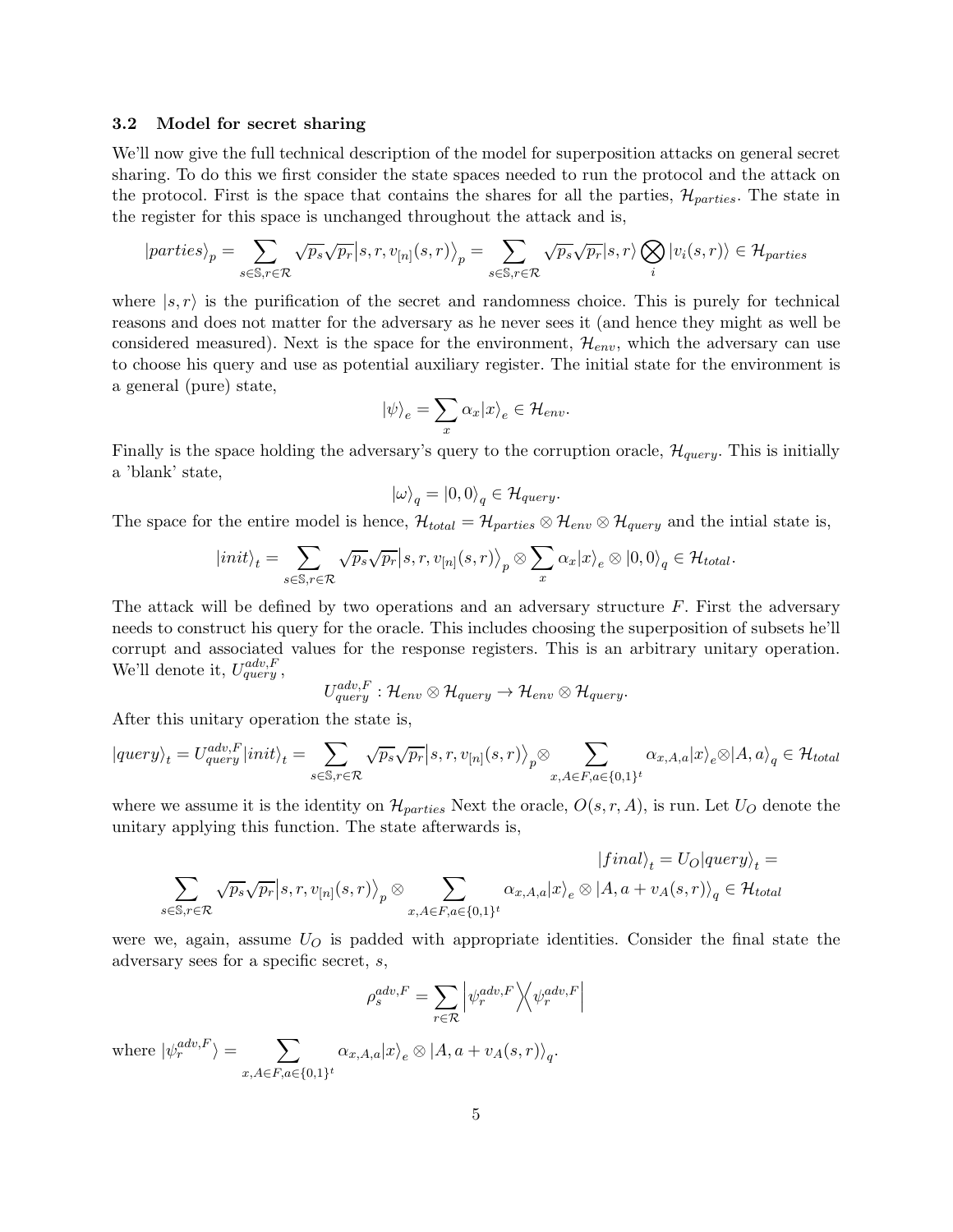**Definition 1.** A secret sharing scheme S is perfectly secure against superposition F-attacks if, and only if, for all unitary matrices,  $U_{query}^{adv,F}$  :  $\mathcal{H}_{env} \otimes \mathcal{H}_{query} \to \mathcal{H}_{query}$  and all possible pairs of inputs,  $s, s' \in \mathbb{S}$ ,

$$
\rho_s^{adv,F} = \rho_{s'}^{adv,F}
$$

<span id="page-5-0"></span>For an adversary structure F, we define  $F^2 = \{A | A = B \cup C \text{ where } B, C \in F\}.$ 

**Theorem 1.** Let G be the classical adversary structure for S. S is perfectly secure against superposition F-attacks if and only if  $F^2 \subseteq G$ .

Proof. For the forward direction, consider the adversary's final state,

$$
\rho_s^{adv} = \sum_{r \in \mathcal{R}} p_r \left| \psi_r^{adv} \right| \left\langle \psi_r^{adv} \right|
$$
\n
$$
= \sum_{r \in \mathcal{R}, x, x', A, A \in F, a, a' \in \{0, 1\}^t} p_r \alpha_{x, A, a} \alpha_{x', A', a'}^* |x\rangle_e \langle x|_e \otimes |A, a + v_A(s, r)\rangle_q \langle A', a' + v_{A'}(s, r)|_q
$$

Now, for any fixed A, A', a, a' and s, consider the matrix  $\sum$ r∈R  $p_r|A,a + v_A(s,r)\rangle_q \langle A',a' + v_{A'}(s,r)|_q.$ 

The crucial observation now is that this matrix is in 1-1 correspondence with the joint distribution of  $v_A(s,r)$  and  $v_{A'}(s,r)$ . Namely, its entries are indexed by pairs of strings  $(\alpha,\beta)$ , where  $\alpha,\beta$  are strings of the same length. And furthermore the  $(\alpha, \beta)$ 'th entry is the probability that the events  $v_A(s,r) = \alpha + a$  and  $v_{A}(s,r) = \beta + a'$  occur simultaneously. Now, if  $F^2 \subseteq G$ , we have that S is perfectly secure against classical  $F^2$ -attacks. Therefore the joint distribution of  $v_A(s,r)$  and  $v_{A'}(s,r)$  does not depend on s, consequently each matrix  $\sum$  $r \in \mathcal{R}$  $p_r|A,a+v_A(r,s)\rangle_q\langle A',a'+v_{A'}(s,r)|_q$ 

is independent of s as well. Hence  $\forall s, s' \in \mathbb{S} : \rho_s^{adv,F} = \rho_{s'}^{adv,F}$  $\int_{s'}^{aav,r}$  as required.

For the only-if part, assume for contradiction that  $F^2 \not\subseteq G$ , i.e., there exist  $A_0, A_1$  such that  $A_0 \cup A_1 \notin G$ . It follows that a secret shared using S is uniquely determined from shares in  $A_0 \cup A_1$ . Then consider the query  $|\omega_{\alpha}\rangle = (|\overline{A}\rangle|0\rangle + |\overline{A}\rangle|0\rangle)/\sqrt{2}$ . By the same computation as above, we see that  $\rho_s^{adv}$  contains a submatrix of form  $\sum$ r∈R  $|a_A + v_A(s,r)\rangle\langle a_{A'} + v_{A'}(s,r)|$ , that corresponds to the

joint distribution of shares in A and A′ . But since the secret is uniquely determined from these shares, it follows that this submatrix is different for different secrets, and hence we get that there exists a measurement with non-zero bias towards the secret, and so  $\mathcal S$  is not perfectly secure against quantum F-attacks. This is exactly the result we saw in the small example in Section [3.1.](#page-3-0)

#### 3.3 Simplified models for secret sharing

When formalizing superposition attacks on secret sharing we need to consider if we allow the adversary to use different values for the response register. The choice provably make a difference for the strength of the model, and both options can be justified from a physical perspective. We therefore cover both models. When the adversary runs a classical component in superposition, then the reply will in general be a superposition. This opens the question of how the reply is delivered. In quantum information processing, it is customary that the result is xor'ed onto a response register a supplied along with the input. I.e., for a function  $f$  on is given a box which on classical input  $|x\rangle|a\rangle$ , the output is  $|x\rangle|a \oplus f(x)\rangle$ . This is convenient, as it is invertible, so the action of the box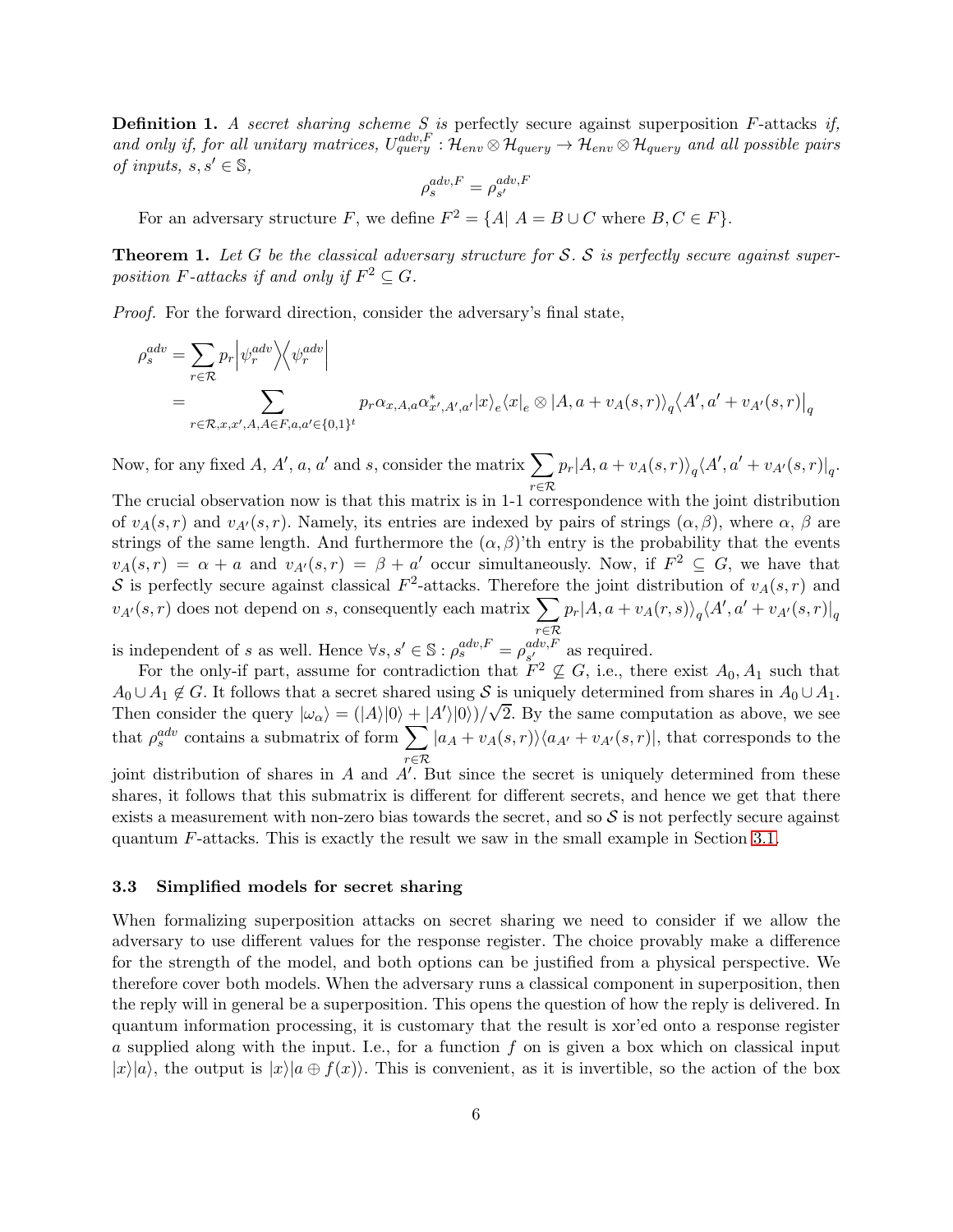on a superposition is given by its actions on the classical inputs. This approach is reasonable in quantum information processing, as one is typically designing the boxes one self. If  $f$  is a database one can simply design the quantum version to supply the output by xor'ing it onto a response register. Consider, however, the prover in a zero-knowledge proof, which is sent a challenge e and then sends back  $z(e)$ . Even though the prover might be tricked into running on a superposition without noticing it, it does not seem reasonable that the prover would not notice it if we sent along a response register and asked her to xor her resply onto this register. In such a setting it seems more reasonable that the box/prover creates the response registers and returns them to the attacker/verifier. We model the setting of created response registers by restricting the more general setting of *supplied response registers* by allowing only  $a = 0$ . In that case the response from the box would be  $|x\rangle|f(x)$ .

## 3.4 Attacks on Secret Sharing

Even if a secret sharing scheme is not perfectly secure according the Theorem [1](#page-5-0) it does not tell us anything about how much information the adversary can actually gain on the secret. One might even hope this could become negligible by increasing the amount of randomness used to create the shares. However, in this section we show that, for any two-party Shamir secret sharing scheme, an attack can distinguish between to possible secrets with considerable bias. The attack works even in the restricted setting of supplied response registers.

**Lemma 1.** Consider a two-party Shamir secret sharing scheme S. For any two secrets  $s, s' \in \mathbb{S}$ :  $s \neq s'$ , there exists a query with  $a = 0$  that will allow an adversary to distinguish between the two with probability at least  $p_{\text{guess}}$ , where

$$
p_{guess} \ge \frac{3}{4}
$$

Proof. The adversary will need no auxiliary register, so let his state simply be the query register. He constructs the following (pure state) query

$$
|\omega\rangle = \frac{1}{\sqrt{2}}(|A_0, 0\rangle + |A_1, 0\rangle)
$$

where  $|\omega\rangle \in \mathcal{H}_{query}$ . The final state the adversary sees for different secrets is then,

$$
\rho_s^{adv} = \sum_{r \in \mathcal{R}} p_r \left| \psi_r^{adv} \right\rangle \!\! \left\langle \psi_r^{adv} \right|
$$

where  $|\psi_r^{adv}\rangle = \sum$  $A \in \{A_0, A_1\}$ 1  $\frac{1}{\sqrt{2}}|A, v_A(s, r)\rangle_q$  and  $r \in \mathcal{R}$ .

It is well-known that the adversary's probability of distinguishing between two such states,  $\rho_{adv}^{s}$ and  $\rho_{adv}^{s'}$ , is  $p_{guess} = \frac{1}{2} + \frac{1}{4} \times |\rho_{adv}^s - \rho_{adv}^{s'}|_{Tr}$ , where  $|\dots|_{Tr}$  denotes the trace norm. Define the difference between the two states as the matrix  $\Delta$ .

$$
\begin{split} &\Delta = \rho_{adv}^{s} - \rho_{adv}^{s'} \\ &= \frac{1}{2} \sum_{A, A' \in \{A_0, A_1\}, r \in \mathcal{R}} p_r |A, v_A(s, r) \rangle_q \langle A', v_{A'}(s, r)|_q - \frac{1}{2} \sum_{A, A' \in \{A_0, A_1\}, r} p_r |A, v_A(s', r) \rangle_q \langle A', v_{A'}(s', r)|_q \\ &= \frac{1}{2} \sum_{A, A' \in \{A_0, A_1\}} |A\rangle \langle A' | \left( \sum_{r \in \mathcal{R}} p_r |v_A(s, r) \rangle_q \langle v_{A'}(s, r)|_q - \frac{1}{2} \sum_{r \in \mathcal{R}} p_r |v_A(s', r) \rangle_q \langle v_{A'}(s', r)|_q \right) \end{split}
$$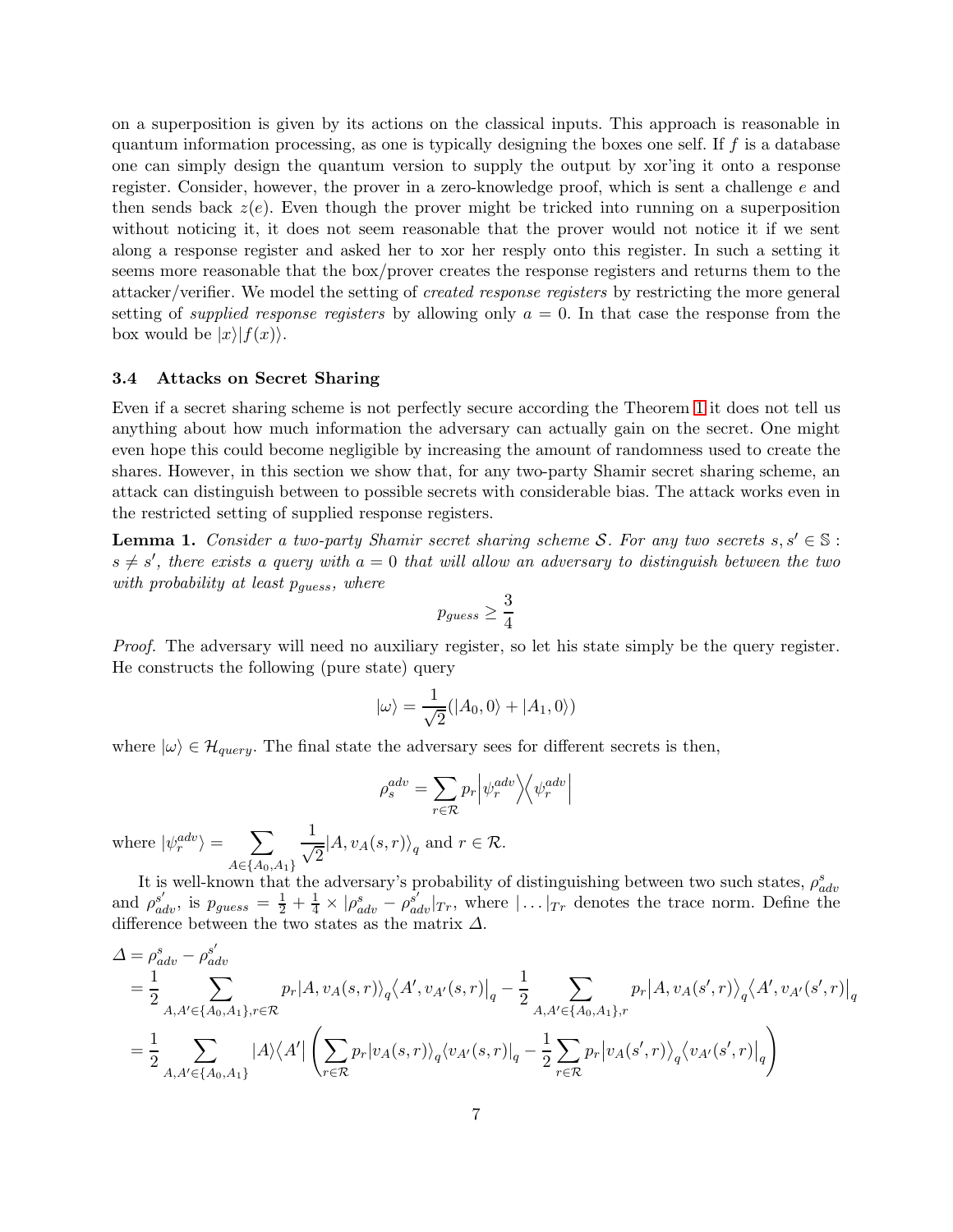Since the state for any party individually is independent of the secret we have that for all  $s, s' \in \mathbb{S}$ 

$$
\sum_{r \in \mathcal{R}} |v_A(s,r)\rangle \langle v_A(s,r)| = \sum_{r \in \mathcal{R}} |v_A(s',r)\rangle \langle v_A(s',r)|
$$

which means we only need to consider  $A, A' \in \{A_0, A_1\} | A \neq A'$ .

$$
\Delta = \frac{1}{2} |A_0\rangle\langle A_1| \otimes \left( \sum_{r \in \mathcal{R}} p_r |v_{A_0}(s,r)\rangle_q \langle v_{A_1}(s,r)|_q - \frac{1}{2} \sum_{r \in \mathcal{R}} p_r |v_{A_0}(s',r)\rangle_q \langle v_{A_1}(s',r)|_q \right) + \frac{1}{2} |A_1\rangle\langle A_0| \otimes \left( \sum_{r \in \mathcal{R}} p_r |v_{A_1}(s,r)\rangle_q \langle v_{A_0}(s,r)|_q - \frac{1}{2} \sum_{r \in \mathcal{R}} p_r |v_{A_1}(s',r)\rangle_q \langle v_{A_0}(s',r)|_q \right)
$$

Define the two submatrices:

$$
S = \sum_{r \in \mathcal{R}} p_r |v_{A_0}(s, r)\rangle_q \langle v_{A_1}(s, r)|_q - \frac{1}{2} \sum_{r \in \mathcal{R}} p_r |v_{A_0}(s', r)\rangle_q \langle v_{A_1}(s', r)|_q
$$
  

$$
S^{\dagger} = \sum_{r \in \mathcal{R}} p_r |v_{A_1}(s, r)\rangle_q \langle v_{A_0}(s, r)|_q - \frac{1}{2} \sum_{r \in \mathcal{R}} p_r |v_{A_1}(s', r)\rangle_q \langle v_{A_0}(s', r)|_q
$$
 (1)

such that  $\Delta$  is the  $2 \times 2^t$  by  $2 \times 2^t$  matrix

<span id="page-7-0"></span>
$$
\Delta = \frac{1}{2} \begin{pmatrix} 0 & S \\ S^\dagger & 0 \end{pmatrix} \tag{2}
$$

It is well-known that if  $\Delta$  is of the form [\(2\)](#page-7-0) and  $\frac{1}{2}S$  has singular values  $s_1 \geq ... \geq s_p$  then  $\Delta$  has eigenvalues  $\pm s_1, ..., \pm s_p$ . Since  $\Delta$  is Hermitian, the trace norm is the sum of the absolute eigenvalues. From this we conclude that  $|\Delta|_{Tr} = |S|_{Tr}$  and we can reduce our problem to that of finding the trace norm of S. Let

$$
S = M_s - M_{s'}
$$
  

$$
M_s = \sum_{r \in \mathcal{R}} p_r |v_{A_0}(s, r)\rangle \langle v_{A_1}(s, r)|
$$

Note that for the state to be normalized it must be that

$$
\sum_{i,j \in \{0,1\}^t} [M_s]_{i,j} = \sum_{i,j \in \{0,1\}^t, r} p_r \delta_{v_{A_0}(s,r),i} \delta_{v_{A_1}(s,r),j} = 1
$$

Now, define the matrix,  $\tilde{M}_s$ 

$$
\tilde{M}_s = \sum_{r \in \mathcal{R}} |v_{A_0}(s, r)\rangle \langle v_{A_1}(s, r)| + \sum_{i=|\mathcal{R}|}^{t^2 - 1} |i\rangle \langle i|
$$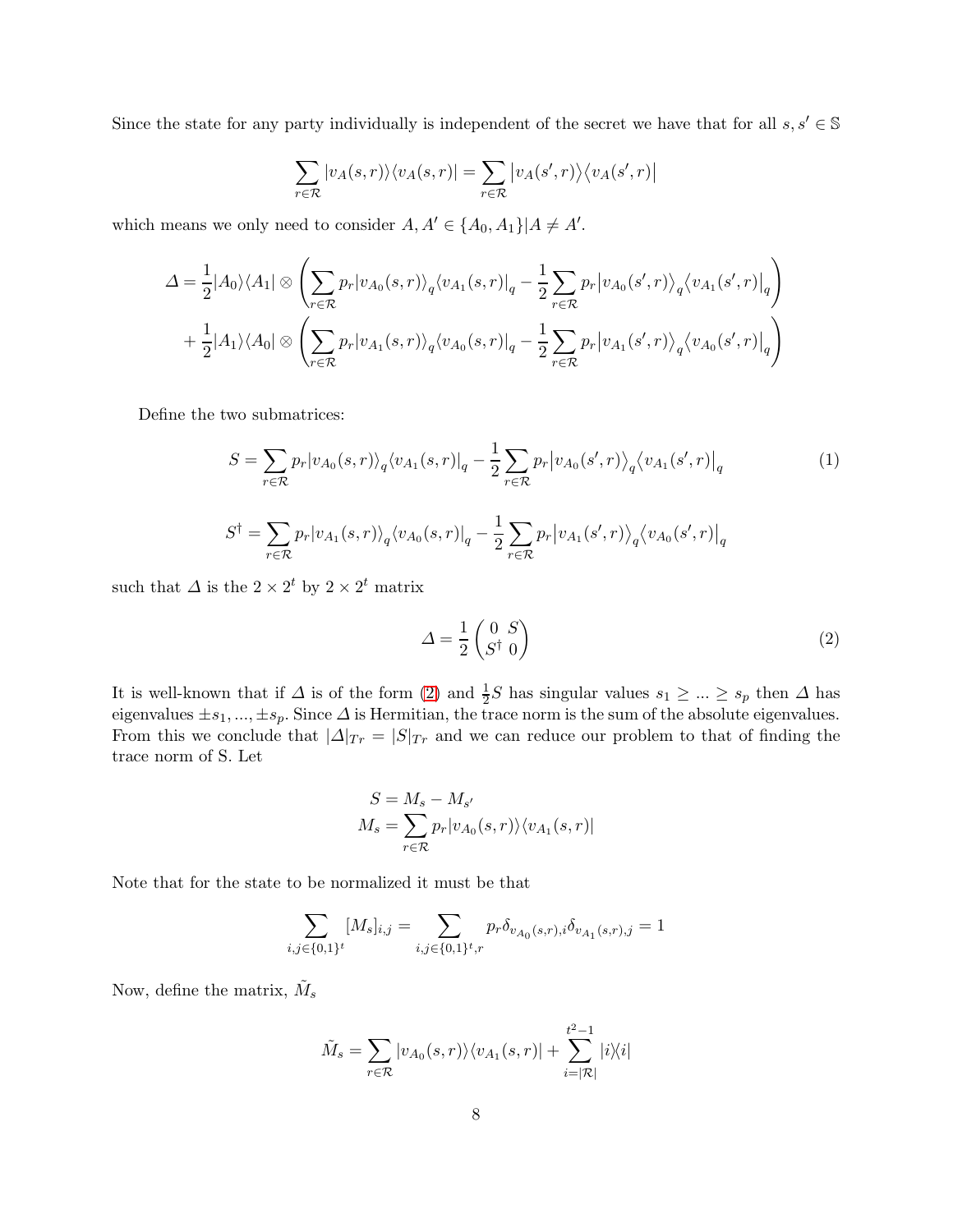It's straight forward to see that  $\tilde{M}_s \tilde{M}_s^T = \mathbb{I}$ ,

$$
\left(\sum_{r\in\mathcal{R}}|v_{A_0}(s,r)\rangle\langle v_{A_1}(s,r)|+\sum_{i=|\mathcal{R}|}^{t^2-1}|i\rangle\langle i|\right) \times \left(\sum_{r'\in\mathcal{R}}|v_{A_1}(s,r')\rangle\langle v_{A_0}(s,r')|+\sum_{i=|\mathcal{R}|}^{t^2-1}|i\rangle\langle i|\right)
$$

$$
=\sum_{r,r'\in\mathcal{R}}|v_{A_0}(s,r)\rangle\langle v_{A_0}(s,r')|\langle v_{A_1}(s,r)||v_{A_1}(s,r')\rangle+\sum_{i=|\mathcal{R}|}^{t^2-1}|i\rangle\langle i|
$$

$$
=\sum_{r\in\mathcal{R}}|v_{A_0}(s,r)\rangle\langle v_{A_0}(s,r)|+\sum_{i=|\mathcal{R}|}^{t^2-1}|i\rangle\langle i|=\mathbb{I}
$$

Note that  $\sum^{t^2-1}$  $i=|\mathcal{R}|$  $|i\rangle\langle i|$  is simply used to pad the subspace to ensure that the matrix is unitary. It will

not be of any importance in the following calculations and can simply be ignored. It is well-known that

$$
|S|_{Tr} = \max_{\mathsf{U}}\{| \mathsf{Tr}(SU)|\}
$$

where U is any unitary matrix. In other words, any specific matrix  $U$  is going to give a lower bound on the trace norm. Both  $\tilde{M}_s$  and  $\tilde{M}_s^T$  are such unitary matrices,

$$
|S|_{Tr} = \max_{U} \{ |\text{Tr}(SU)| \} \geq |\text{Tr}(S\tilde{M}_{s}^{T})|
$$
  
\n
$$
= |\text{Tr}((M_{s} - M_{s'})\tilde{M}_{s}^{T})|
$$
  
\n
$$
= |\sum_{i,j \in \{0,1\}^{t}} [M_{s}]_{i,j} [\tilde{M}_{s}]_{i,j} - \sum_{i,j \in \{0,1\}^{t}} [M_{s'}]_{i,j} [\tilde{M}_{s}]_{i,j}|
$$
  
\n
$$
= |1 - \sum_{i,j \in \{0,1\}^{t}} [M_{s'}]_{i,j} [\tilde{M}_{s}]_{i,j}|
$$

Now note that

$$
\sum_{i,j \in \{0,1\}^t} [M_{s'}]_{i,j} [\tilde{M}_s]_{i,j} = \sum_{i,j \in \{0,1\}^t, r,r'} p_r \delta_{v_{A_0}(s,r),i} \delta_{v_{A_1}(s,r),j} \delta_{v_{A_0}(s',r'),i} \delta_{v_{A_1}(s',r'),j}
$$

However the pair  $(v_{A_0}(s,r), v_{A_1}(s,r))$ , uniquely defines s and hence the sum is 0 unless  $s = s'$ . Therefore for  $s \neq s' : |S|_{Tr} \geq 1$ .

$$
p_{guess} = \frac{1}{2} + \frac{1}{4} |\Delta|_{Tr} = \frac{1}{2} + \frac{1}{4} |S|_{Tr} \ge \frac{1}{2} + \frac{1}{4} \times 1 = \frac{3}{4}
$$

which completes the proof. □

# 4 Zero-Knowledge

In this section, we present a zero-knowledge proof for any NP problem in the common reference string model. The proof is sound for an unbounded prover (quantum or not) and is computationally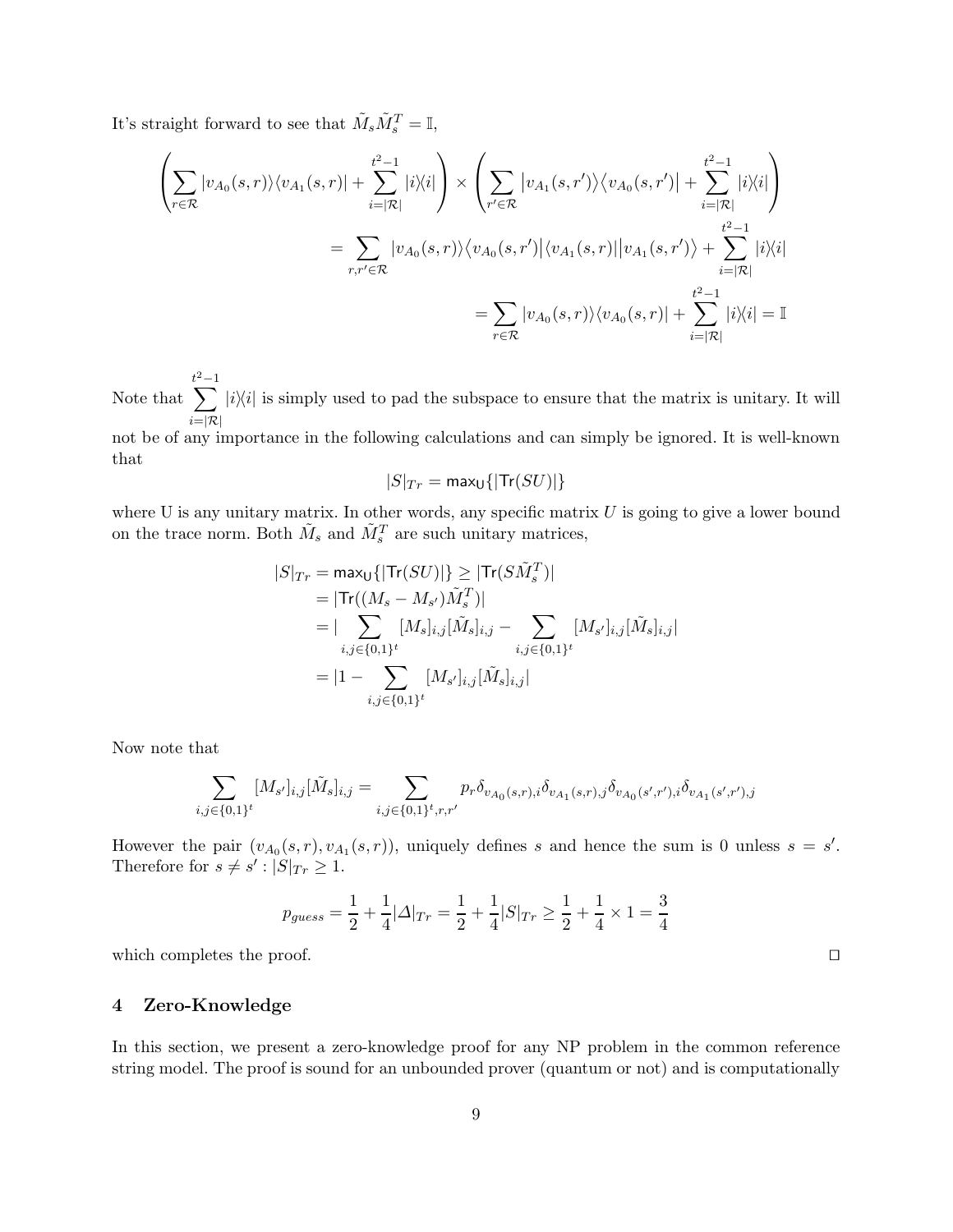zero-knowledge for a polynomially bounded quantum verifier, even if superposition attacks are allowed.

For the protocol, we need a commitment scheme with special properties: we require a keyed commitment scheme Commitpk, where the corresponding public key pk is generated by one of two possible key-generation algorithms:  $G_H$  or  $G_B$ . For a key pkH generated by  $G_H$ , the commitment scheme Commit<sub>pkH</sub> is unconditionally hiding, whereas the other generator,  $\mathcal{G}_B$ , actually produces a key pair (pkB, sk), so that the secret key sk allows to efficiently extract m from Commit<sub>pkB</sub> $(m, r)$ , and as such Commit<sub>pkB</sub> is unconditionally binding. Furthermore, we require that keys pkH and pkB produced by the two generators are computationally indistinguishable, for any family of polynomial size quantum circuits. We call such a commitment scheme a  $dual-mode$  commitment scheme. <sup>[1](#page-9-0)</sup> As a candidate for implementing such a system, we propose the public-key encryption scheme of Regev [\[Reg05\]](#page-28-2), which is based on a worst-case lattice assumption and is not known to be breakable even by (efficient) quantum algorithms. Regev does not explicitly state that the scheme has the property we need, but this is implicit in his proof that the underlying computational assumption implies semantic security. [2](#page-9-1)

#### 4.1 The Model

We now describe the framework for our protocol: the proof system is specified w.r.t. a language L, and we have a prover P and a verifier V, both are assumed classical (when playing honestly). They get as input a common reference string CRS chosen with a prescribed distribution  $\sigma$  and a string x. P and V interact and at the end V outputs accept or reject. The first two properties we require are standard: Completeness: if  $x \in L$  and P, V follow the protocol, V outputs accept with probability 1. Soundness: if  $x \notin L$  (but CRS is chosen according to  $\sigma$ ) then for any prover  $P^*$ , V outputs accept with probability negligible (in the length of x) when interacting with  $P^*$  on input x and CRS.

For zero-knowledge, we extend the capabilities of a cheating verifier  $V^*$  so it may do a superposition attack For simplicity, we give our definition of superposition zero-knowledge only for 3-move public coin protocols, i.e., conversations are assumed to have the form  $(a, e, z)$ , where e is a random challenge issued by the verifier. It is not hard to extend the definition but the notation becomes more cumbersome. First,  $V^*$  is assumed to be a quantum machine, and the protocol is executed as follows:  $V^*$  receives  $x, CRS$  and P's first message a. Now, in stead of sending a classical challenge  $e, V^*$  is allowed to send a query

$$
\sum_{e,y}\alpha_{e,y}|e\rangle|y\rangle.
$$

We assume the the prover will process the query following his normal algorithm in superposition, so the verifier will get the same two registers back, in state

$$
\sum_{e,y}\alpha_{e,y}|e\rangle|y+z(x,e,\rho)\rangle,
$$

<span id="page-9-0"></span><sup>&</sup>lt;sup>1</sup> The notions of dual-mode *cryptosystems* and of meaningful/meaningless encryptions, as introduced in  $[PVW08]$ and [\[KN08\]](#page-28-4), are similar in spirit but differ slightly technically.

<span id="page-9-1"></span><sup>&</sup>lt;sup>2</sup> The proof compares the case where the public key is generated normally to a case where it is chosen with no relation to any secret key. It is then argued that the assumption implies that the two cases are computationally indistinguishable, and that in the second case, a ciphertext carries essentially no information about the message. This argument implies what we need.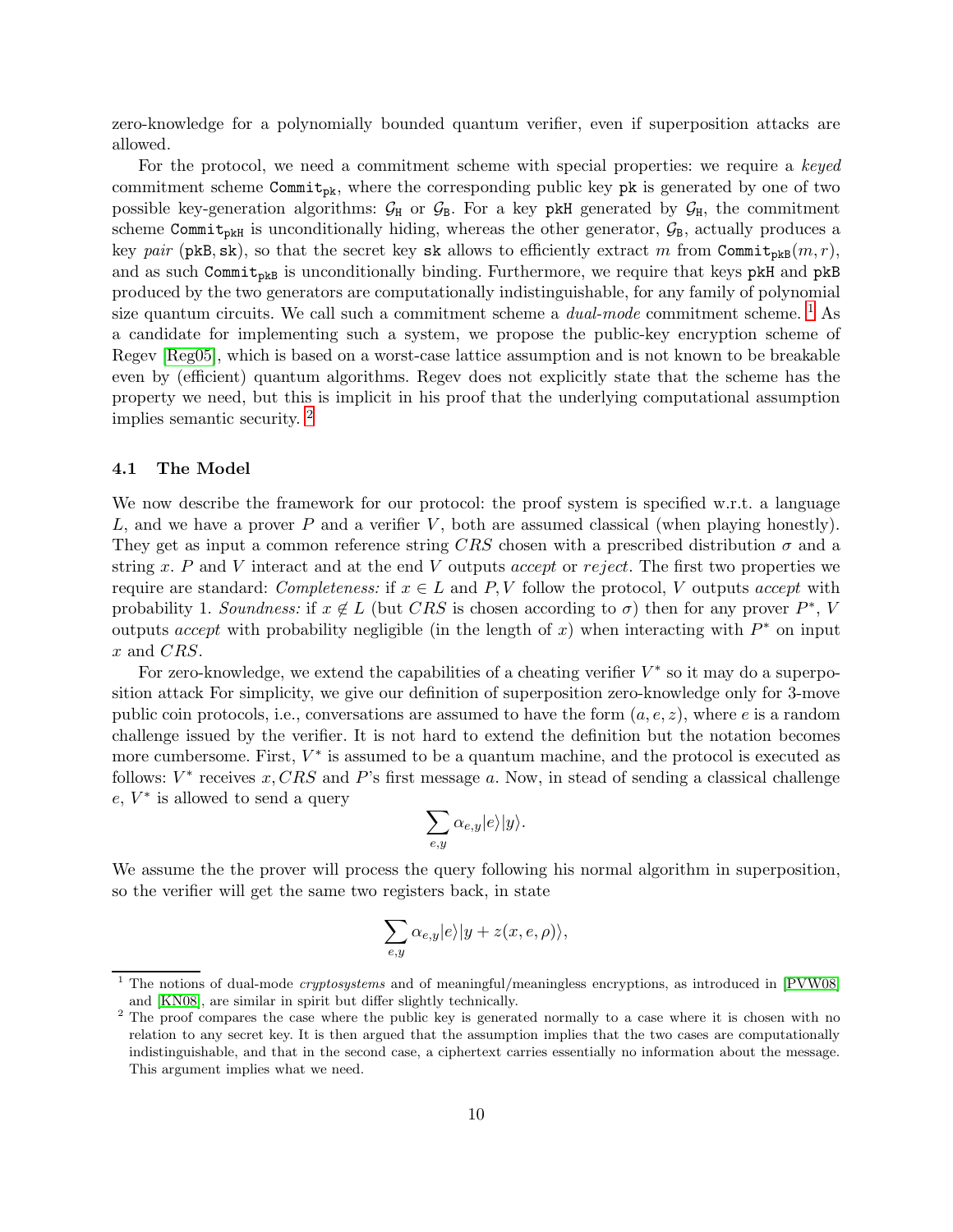where  $z(x, e, \rho)$  is P's response to challenge e on input x and internal randomness  $\rho$ . Finally,  $V^*$ outputs 0 or 1. Let  $p_{real}(x)$  be the probability that 1 is output. We say that the proof system is superposition zero-knowledge if there exists an polynomial time quantum machine, the simulator  $S$ . such that the following holds for any cheating verifier  $V^*$  and  $x \in L$ : S interacts with  $V^*$  on input x, and we let  $p_{sim}(x)$  be the probability that  $V^*$  outputs 1. Then  $|p_{real}(x) - p_{sim}(x)|$  is negligible (in the length of  $x$ ).

Note that, as usual in the CRS model,  $S$  only gets  $x$  as input and may therefore generate the reference string itself.

#### 4.2 The Protocol

We now describe the basic ideas behind our protocol: we will let the CRS contain the following:  $pkB$ ,  $c =$  Commit<sub>pkB</sub> $(0)$ ,  $pkB'$ , where the public keys are both generated by  $\mathcal{G}_B$ . Then, using a standard trick, we will let P show that either  $x \in L$  or c contains a 1. Since of course the latter statement is false, P still needs to convince us that  $x \in L$ . The simulator, on the other hand, can construct a reference string where c does contain 1 and simulate by following the protocol. The CRS will look the same to the verifier so we just need that the change of witness used is not visible in the proof, i.e., the proof should be witness indistinguishable. In this way, we can simulate without rewinding, and this allows  $V^*$  to be quantum.

However, standard techniques for witness indistinguishability are not sufficient to handle a superposition attack. For this, we need to be more specific about the protocol: a first attempt (which does not give us soundness) is that  $P$  will secret-share his witness  $w$  (where for the honest prover, w will be a witness for  $x \in L$ , to create shares  $s_1, ..., s_n$  where we assume the scheme has t-privacy. Then P's first message is a set of commitments  $a = (Commit_{\text{pkB}}(s_1, r_1), ..., Commit_{\text{pkB}}(s_n, r_n)).$  The verifier's challenge e will point out a random subset of the commitments, of size  $t/2$ , and the prover opens the commitments requested. Intuitively, this is zero-knowledge by Theorem [1:](#page-5-0) since we limit the number of shares the verifier can ask for to half the threshold of the secret sharing scheme, the state  $V^*$  gets back contains no information on the secret  $w$ .

On the other hand, this protocol is of course not sound, the verifier cannot check that the prover commits to meaningful shares of anything. To solve this, we make use of the "MPC in the head" technique from  $[KOS09]$ : Here, we make use of an *n*-party protocol in which the witness w is secret-shared among the player, and a multiparty computation is done to check whether  $w$  is correct with respect to claim on the the public input, namely in our case  $x \in L$  and the c from the CRS contains 1. Finally all players output accept or reject accordingly. It is assumed that the protocol is secure against active corruption of t players where t is  $\Theta(n)$ . We will call this protocol  $\pi_{L,CRS}$  in the following. Several examples of suitable protocols can be found in [\[IKOS09\]](#page-28-5). In their construction, the prover emulates an execution of  $\pi$  in his head, and we let  $v_{\pi_{LCRS}}(i,\rho)$  denote he view of virtual player i, where  $\rho$  is the randomness used. The prover then commits to  $v_{\pi_{L,CRS}}(i,\rho)$ , for  $i = 1...n$  and the verifier ask the prover to open t randomly chosen views that are checked for consistency and adherence to  $\pi_{L,CRS}$ . It is shown in [\[IKOS09\]](#page-28-5) that if no valid witness exists for the public input, then the verifier will detect an error with overwhelming probability.

Now, observe that the process of emulating  $\pi$  can be thought of as a secret sharing scheme, where the prover's witness w is shared and each  $v_{\pi}(i, \rho)$  is a share: indeed any t shares contain no information on  $w$  by  $t$ -privacy of the protocol. Therefore combining this with our rudimentary idea from before gives us the solution.

## Superposition-secure zero-knowledge proof for any NP-language L.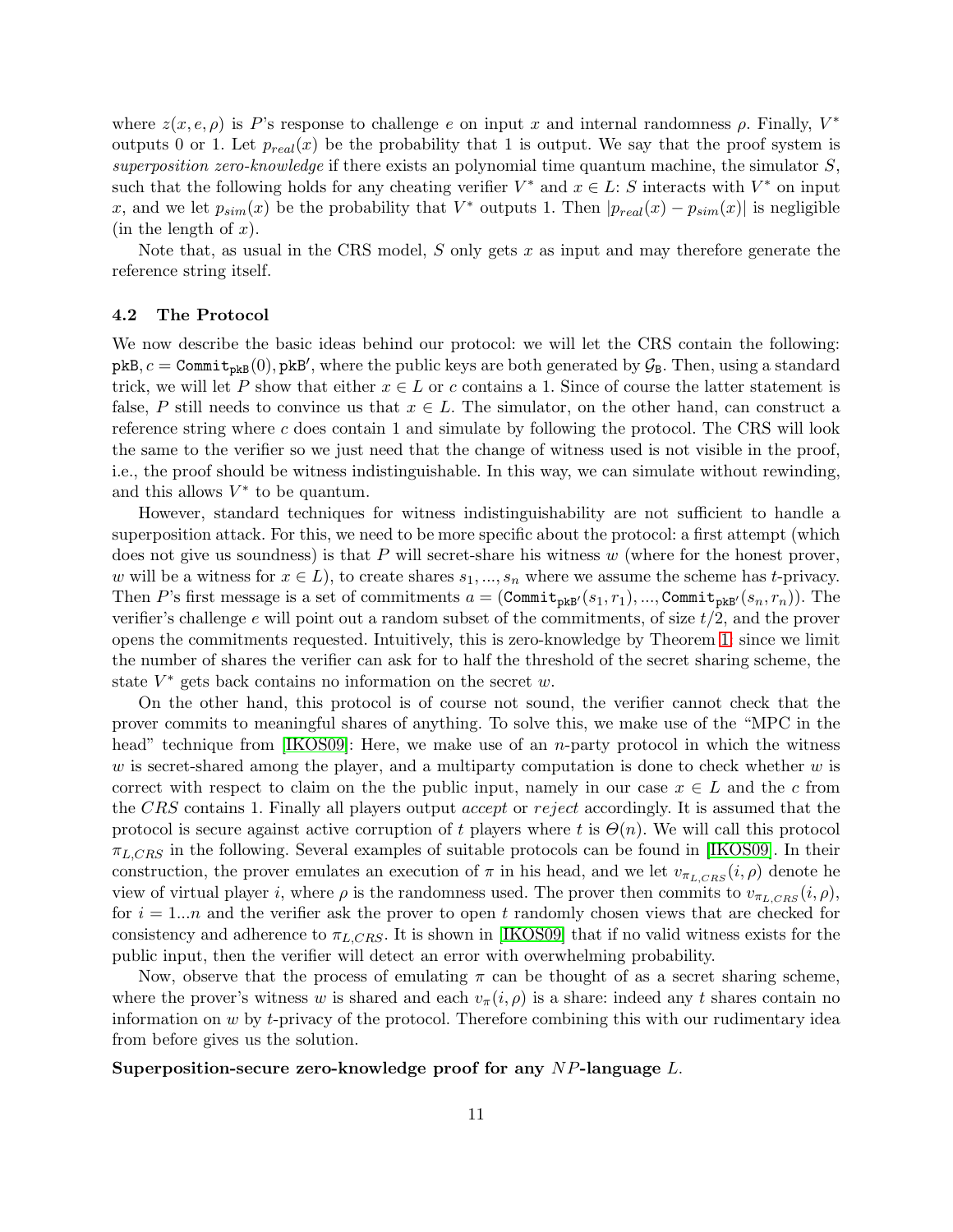The public input is x, of length k bits. The distribution  $\sigma$  generates the common reference string as  $pkB$ ,  $c = \text{Commit}_{pkB}(0)$ ,  $pkB'$ , where the public keys are both generated by  $\mathcal{G}_B$  on input  $1^k$ .

- 1. The prover P emulates  $\pi_{L,CRS}$  to generate  $v_{\pi_{L,CRS}}(i,\rho)$  and sends Commit<sub>pkB'</sub>( $v_{\pi_{L,CRS}}(i,\rho), r_i$ ), for  $i = 1...n$ , to the verifier V.
- 2. V sends a challenge e designating a random subset of the commitments of size  $t/2$ .
- 3. P opens the commitments designated by e, V checks the opened views according to the algorithm described in [\[IKOS09\]](#page-28-5), and accepts or rejects according to the result.

**Theorem 2.** If  $(\mathcal{G}_B, \mathcal{G}_H, \text{Commit})$  form a secure dual-mode commitment scheme, then the above protocol is complete, sound and superposition zero-knowledge.

Proof. Completeness is trivial by inspection of the protocol. Soundness follows immediately from the soundness proof in [\[IKOS09\]](#page-28-5), we just have to observe that the fact that the prover opens  $t/2$ and not t views makes no difference, in fact the proof holds as long as  $\Theta(n)$  views are opened. For zero-knowledge, we describe a simulator S: It will generate a common reference string as  $pkH, c = Commit<sub>pkH</sub>(1), pkH'$  where both public keys are generated by  $\mathcal{G}_H$  on inout  $1^k$ . It then plays the protocol with  $V^*$ , answering its quantum queries by following the protocol. This is possible since c now contains a 1, so S knows a valid witness. To show that  $V^*$  cannot distinguish simulation from protocol, we define series of games

**Game 0** The protocol as described above, but where  $P$  talks to  $V^*$  doing a superposition attack.

- **Game 1** As Game 0, but the CRS is generated as  $pkH$ ,  $c = Commit_{pkH}(0)$ ,  $pkB'$  where  $pkH$  is generated by  $\mathcal{G}_{H}$  and pkB' is generated by  $\mathcal{G}_{B}$ .
- **Game 2** As Game 1, but the CRS is generated as  $pkH$ ,  $c = Commit_{pkH}(1)$ ,  $pkH'$  where both public keys are generated by  $\mathcal{G}_{H}$ .
- **Game 3** As Game 3, but the  $P$  uses as witness the fact that  $c$  contains a 1.

Now, Game 0 and Game 1 are computationally indistinguishable by assumption on the dual-mode commitment scheme, and the same is true for Game 1 and Game 2. Game 2 and Game 3 are statistically indistinguishable by Theorem [1](#page-5-0) and the fact that commitments done using pkH′ are statistically hiding. Finally, note that Game 3 is exactly the same game as the simulation.

# 5 Multiparty computation

In this section we consider the models for MPC protocols. A classical passive attack on a multiparty computation protocol looks a lot like the attacks on secret sharing: you query for a subset and get back the party's entire view of the protocol. Of course, you can generalize this to a quantum attack in the same way. And you can ask if there is some adversary structure for which the protocol would be secure against such an attack, assuming classical security.

Security for MPC protocols is usually defined as an adversary's ability to distinguish between an attack in the real world where he's allowed access to a corruption oracle of some subset of the parties and an *ideal world* where the attack is *simulated* towards the adversary using the *ideal functionality* of the protocol. We hence need to describe both models for the real and for the ideal world. They'll need different spaces and different operations to execute. As before, we have  $n$  parties running the protocol. We name the parties  $P_1, \ldots, P_n$ . Let  $[n] = \{1, \ldots, n\}$ . An adversary structure is  $F \subset 2^{[n]}$ . Each party,  $P_i$ , has local input,  $s_i \in \mathbb{S}_i$  with is supplied by the adversary and chooses randomness,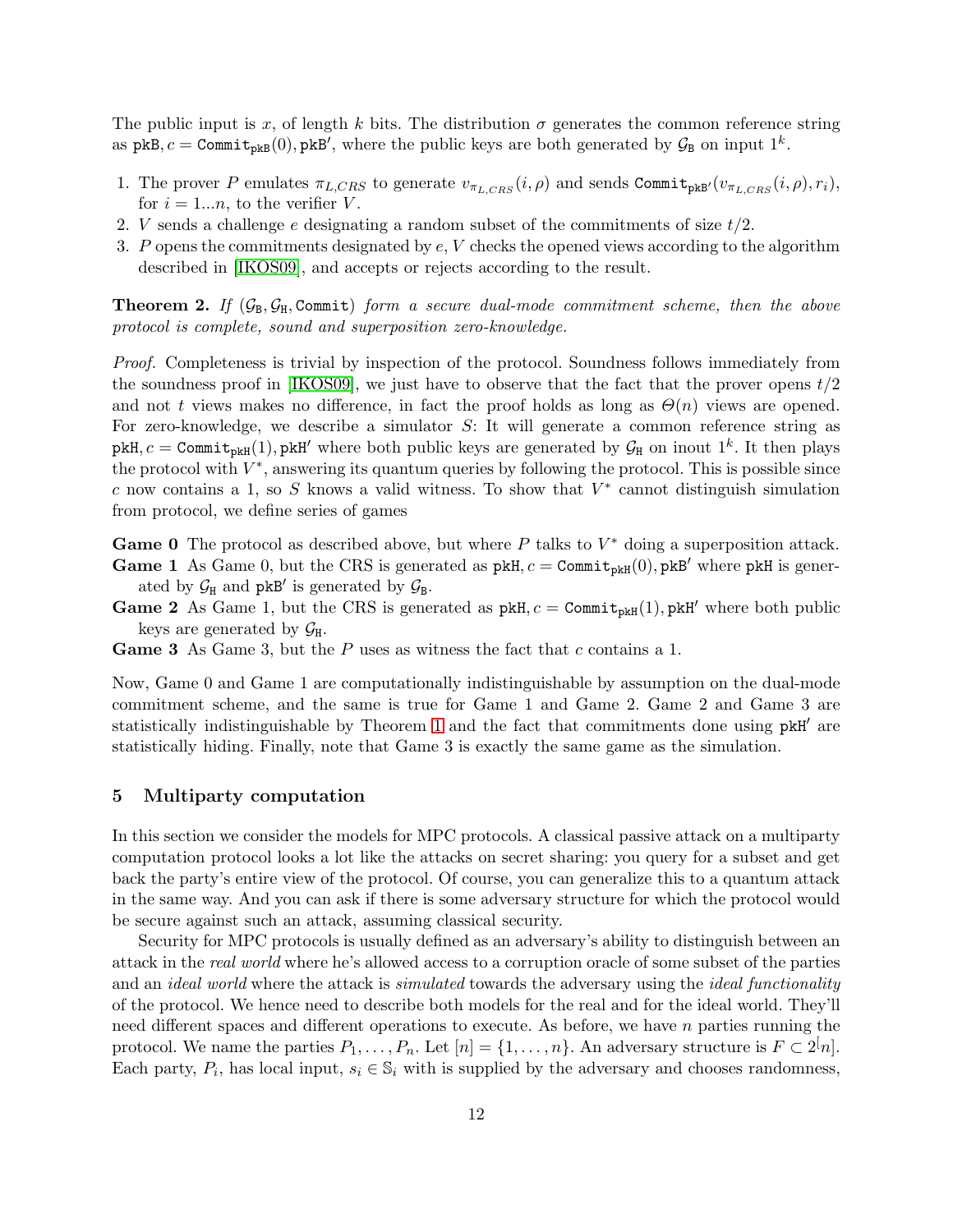$r_i \in \mathcal{R}_i$ ,  $s \in \mathbb{S}$  and  $r \in \mathcal{R}$  denotes the concatenation of each of these,  $v_i(s,r)$  and  $o_i(s,r)$  is the private view and output for the party  $P_i$ , when the protocol has been run on inputs s and using randomness r. Note these are functions and not general quantum operations as the parties, even the corrupted ones, are expected to run the protocol honestly. For  $A \subset [n]$ , let  $v_A(s,r) = \{v_i(s,r)\}_{i \in A}$ ,  $s_A = \{s_i\}_{i \in A}$   $o_A(s, r) = \{o_i(s, r)\}_{i \in A}$  and be strings containing the concatenation of views, input and output for parties  $P_i$  with  $i \in A$ . For convenience in the following we assume that each such string is padded, so that they have the same length (t bits) regardless of the size of A.

# 5.1 MPC model in the 'Real world'

First we will consider the case of running and attacking the protocol in the real world. As earlier, all actions taken by the parties and the adversary will be considered purified so the overall state remains pure throughout. Consider the following space,

$$
\mathcal{H}_{total} = \mathcal{H}_{particles} \otimes \mathcal{H}_{in} \otimes \mathcal{H}_{out} \otimes \mathcal{H}_{env} \otimes \mathcal{H}_{query}
$$

 $\mathcal{H}_{particles}$  contains the private views and purification of the randomness for the parties.

 $\mathcal{H}_{in}$  contains the input the parties will use to run the protocol.

 $\mathcal{H}_{out}$  is where the output will be stored after running the protocol.

 $\mathcal{H}_{env}$  is the environment and is used to store auxiliary input and any auxiliary register needed by the adversary. The dimension is therefore arbitrary, though finite.

 $\mathcal{H}_{query}$  is where the query to, and response from, the oracle will be stored.

Each of these subspaces are, of course, of appropriate (and finite) dimension.

We will break the superposition run, and attack, of a MPC protocol in the real world down into four unitaries. After each unitary we will consider the change to the description of the state. In the beginning all the registers are blank (ie. have value 0), except the environment, which might contain some (purified) auxiliary input for the adversary. The initial state is hence,

$$
|init\rangle_t^{rw} = \sum_x \alpha_x |0\rangle_p |0\rangle_i |0\rangle_o |x\rangle_e |0\rangle_q
$$

where  $|init\rangle_t^{rw} \in \mathcal{H}_{total}$ ,  $|0\rangle_p \in \mathcal{H}_{particles}$ ,  $|0\rangle_i \in \mathcal{H}_{in}$ ,  $|0\rangle_o \in \mathcal{H}_{out}$ ,  $|0\rangle_e \in \mathcal{H}_{env}$  and  $|0\rangle_q \in \mathcal{H}_{query}$ , as should be expected from the notation. The superscript,  $rw$ , specifies that it's in the real world.

The first unitary is applied by the adversary and supplies the inputs to the parties. This is an arbitrary unitary operation. We'll denote it,  $U_{in}^{adv}$ ,

$$
U_{in}^{adv}: \mathcal{H}_{in} \otimes \mathcal{H}_{env} \rightarrow \mathcal{H}_{in} \otimes \mathcal{H}_{env}.
$$

The result of this is that the input registers are now filled. These are in superposition over all possible inputs. The state after the first unitary is therefore,

$$
|1\rangle_t^{rw}=\sum_{x,s}\alpha_{x,s}|0\rangle_p |s\rangle_i |0\rangle_o |x\rangle_e |0\rangle_q
$$

The protocol is now run honestly without intervention from the adversary. This is a classical function run in superposition of the possible inputs and produces a corresponding superposition of private views and outputs for the parties. We'll denote this unitary,  $U_{run}^{pro}$ ,

$$
U^{pro}_{run} : \mathcal{H}_{parties} \otimes \mathcal{H}_{in} \otimes \mathcal{H}_{out} \rightarrow \mathcal{H}_{parties} \otimes \mathcal{H}_{in} \otimes \mathcal{H}_{out}
$$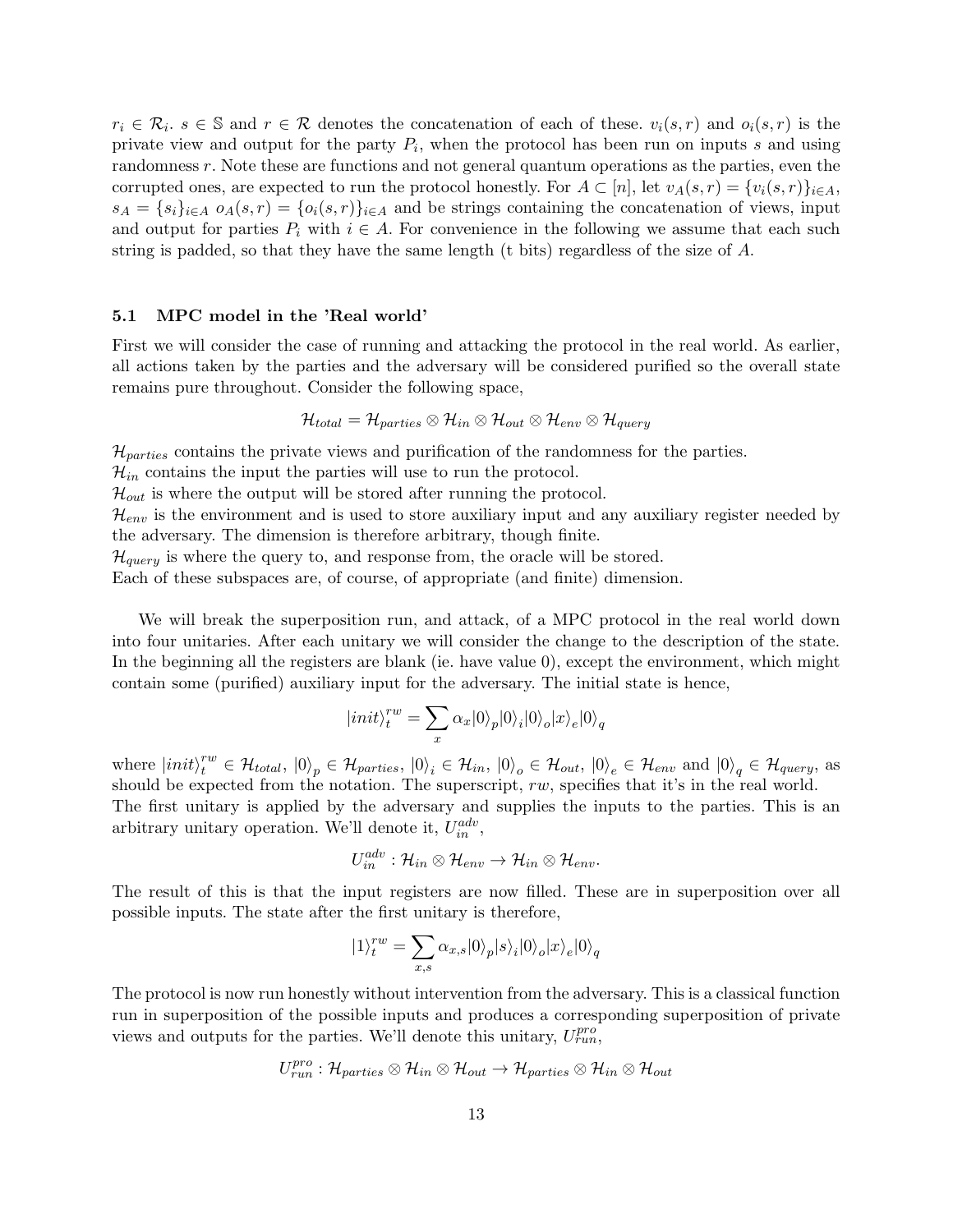Recall that we are purifying all actions, hence also the choice of randomness when the protocol is run. The state after the second unitary is therefore,

$$
|2\rangle_t^{rw} = \sum_{x,s,r} \alpha_{x,s} \sqrt{p_r} |v_{[n]}(s,r)\rangle_p |s\rangle_i |o_{[n]}(s,r)\rangle_o |x\rangle_e |0\rangle_q
$$
(3)

Next the adversary needs to construct his query to the oracle. This includes choosing the superposition of subsets he'll corrupt and associated values for the response registers for input, output and view. For simplicity we'll sometimes refer to these three values by a. That is,  $a = (a_i, a_o, a_v)$ . This is an arbitrary unitary operation. We'll denote it,  $U_{query}^{adv, F}$ ,

$$
U^{adv,F}_{query} : \mathcal{H}_{env} \otimes \mathcal{H}_{query} \rightarrow \mathcal{H}_{env} \otimes \mathcal{H}_{query}
$$

The state is now,

$$
|3\rangle^{rw}_{t}=\sum_{x,s,r,A,a}\alpha_{x,s,A,a}\sqrt{p_{r}}\big|v_{[n]}(s,r)\big\rangle_{p}|s\rangle_{i}\big|o_{[n]}(s,r)\big\rangle_{o}|x\rangle_{e}|A,a\rangle_{q}
$$

Next unitary is applied by the oracle, that, for each corrupted subset in the query, fills the input, output and view into the response register supplied by the adversary. This is a classical function on each corrupted subset and view in the superposition which fills in the input, output and view into the response register. We'll denote this unitary,  $U_{res}^{oracle}$ ,

$$
U_{res}^{oracle}:\mathcal{H}_{parties}\otimes\mathcal{H}_{in}\otimes\mathcal{H}_{out}\otimes\mathcal{H}_{query}\rightarrow\mathcal{H}_{parties}\otimes\mathcal{H}_{in}\otimes\mathcal{H}_{out}\otimes\mathcal{H}_{query}
$$

and the state after the fourth unitary is therefore

$$
|4\rangle^{rw}_{t} = \sum_{x,s,r,A,a} \alpha_{x,s,A,a} \sqrt{p_r} |v_{[n]}(s,r)\rangle_{p} |s\rangle_{i} |o_{[n]}(s,r)\rangle_{o} |x\rangle_{e} |A,a_{i} + s_{A},a_{o} + o_{A}(s,r), a_{v} + v_{A}(s,r)\rangle_{q}
$$

The adversary receives the response register and must now guess if he's in the real or ideal world. He can do this using the input register, his auxiliary register and the query register. To see the adversary's final state we need to trace out the register holding the view of all the parties,

$$
\rho_{adv}^{rw} = Tr_p(|4\rangle\langle 4|_t^{rw}) = \sum_{r,r',s,s'} \sqrt{p_r} \sqrt{p_{r'}} \left| \psi_{r,s}^{adv} \right\rangle \left\langle \psi_{r',s'}^{adv} \right| \text{Tr}(|v_{[n]}(s,r) \rangle_p \left\langle v_{[n]}(s',r') \right|_p \otimes |o_{[n]}(s,r) \rangle_o \left\langle o_{[n]}(s',r') \right|_q^4)
$$
\n
$$
= \sum_{r,r',s,s'} \sqrt{p_r} \sqrt{p_{r'}} \left| \psi_{r,s}^{adv} \right\rangle \left\langle \psi_{r',s'}^{adv} \right| \left\langle v_{[n]}(s,r) \right|_p |v_{[n]}(s',r') \rangle_p \times \left\langle o_{[n]}(s,r) \right|_o |o_{[n]}(s',r') \rangle_o (5)
$$
\n
$$
= \sum_{r,s} p_r \left| \psi_{r,s}^{adv} \right\rangle \left\langle \psi_{r,s}^{adv} \right| \tag{6}
$$

where  $|\psi_{r,s}^{adv}\rangle = \sum$  $x, A, a$  $\alpha_{x,s,A,a}|s\rangle_i|x\rangle_e|A, a_i+s_A, a_o+o_A(s,r), a_v+v_A(s,r)\rangle_q.$  It is interesting to note

that even though the input register was supplied by the adversary, as the parties run the protocol their private state becomes entangled with the input register. This is a register the adversary does not have access to and as a consequence he now sees a mixed state over possible inputs.

We'll sum up these steps below in Figure [1.](#page-14-0)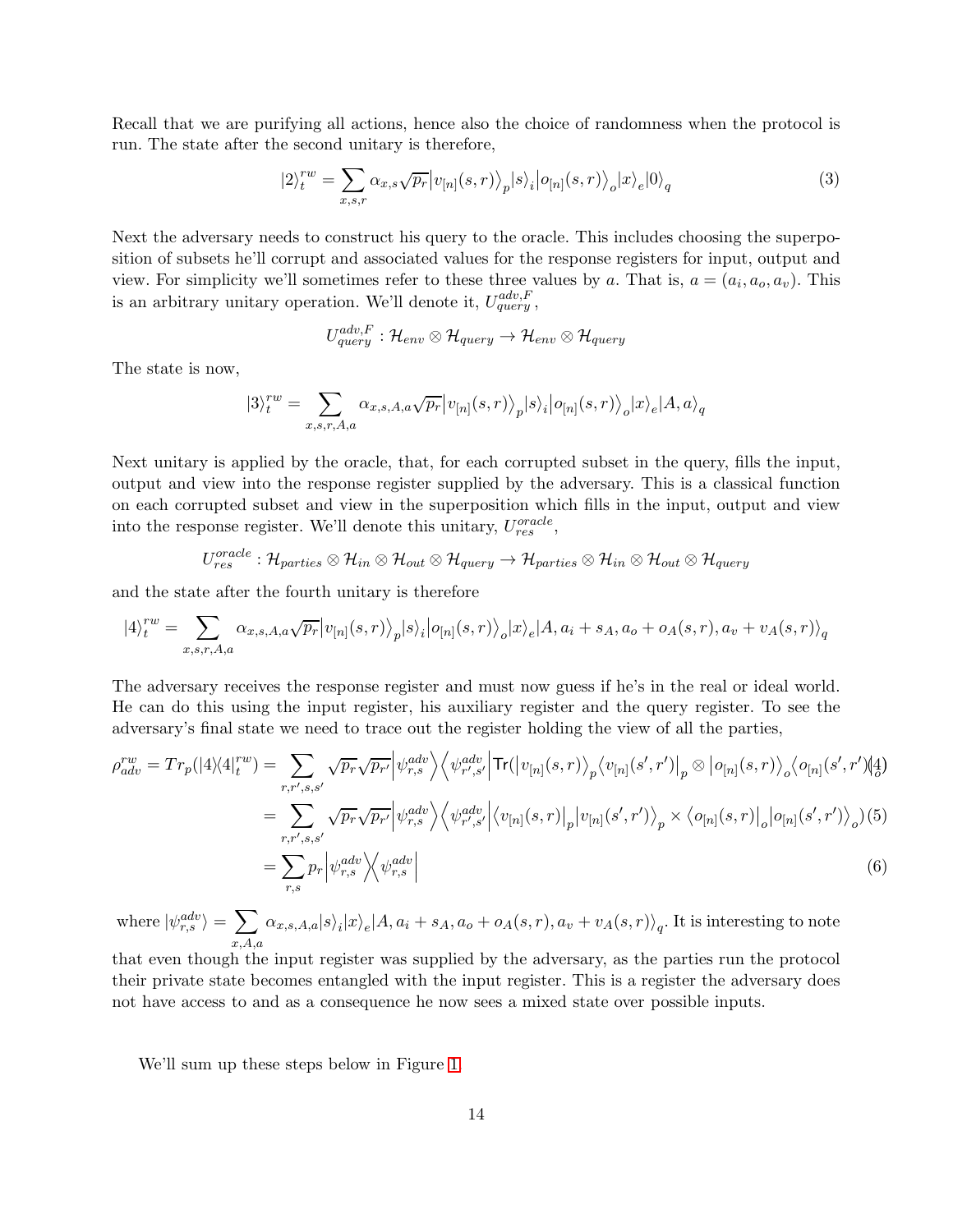

<span id="page-14-0"></span>Fig. 1. Purified run of multiparty computation in the real world with superposition attacks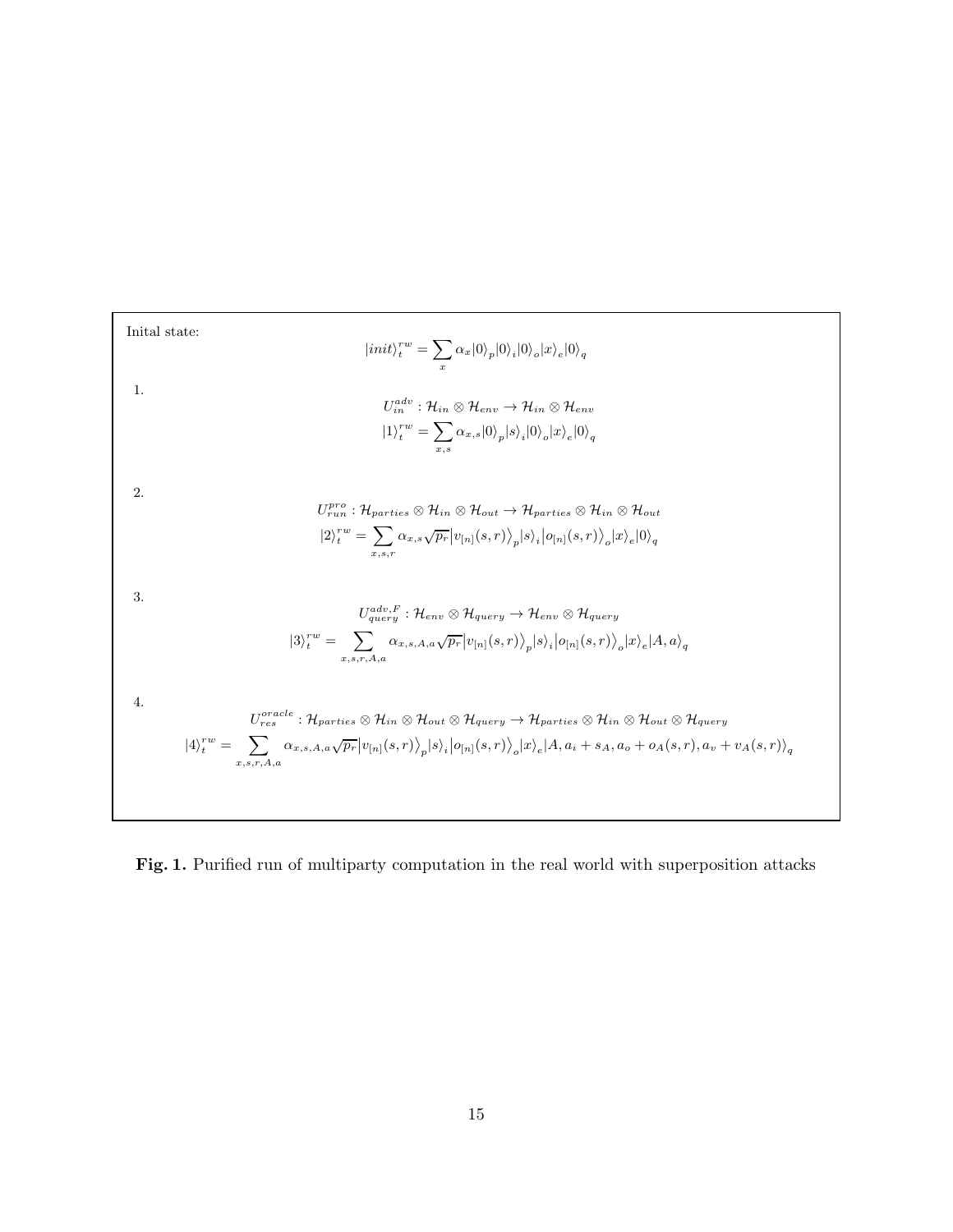#### 5.2 MPC model in the 'Ideal world'

Secondly we consider the ideal world, where a simulator is to simulate a real attack for the adversary using only the ideal functionality. The space for this model is,

$$
\mathcal{H}_{total} = \mathcal{H}_{idealF} \otimes \mathcal{H}_{in} \otimes \mathcal{H}_{out} \otimes \mathcal{H}_{sim} \otimes \mathcal{H}_{env} \otimes \mathcal{H}_{query}
$$

 $\mathcal{H}_{in}$ ,  $\mathcal{H}_{out}$  and  $\mathcal{H}_{env}$  serve the same purpose as in the real world.

 $\mathcal{H}_{sim}$  denotes the subspace in which the simulator operates.

 $\mathcal{H}_{query}$  is still the register where the adversary constructs his query, but the simulator will be allowed to change this before using it to query the ideal functionality. Finally, we have a space for the ideal functionality,  $\mathcal{H}_{idealF}$ . This is necessary as we want to purify the random choices made and we need the state of the ideal functionality to be entangled with the input register as the parties would be in the real world. We'll describe the unitaries that differ and refer to the earlier description for those that don't. There will be six unitaries in total. The initial state is,

$$
|init\rangle^{iw}_t=\sum_x\alpha_x|0\rangle_{if}|0\rangle_i|0\rangle_o|0\rangle_s|x\rangle_e|0\rangle_q
$$

where  $|init\rangle_t \in \mathcal{H}_{total}$ ,  $|0\rangle_{if} \in \mathcal{H}_{idealF}$ ,  $|0\rangle_i \in \mathcal{H}_{in}$ ,  $|0\rangle_o \in \mathcal{H}_{out}$ ,  $|0\rangle_s \in \mathcal{H}_{sim}$ ,  $|0\rangle_e \in \mathcal{H}_{env}$  and  $|0\rangle_q \in \mathcal{H}_{query}$ , as should be expected from the notation. The superscript, iw, denotes that it's in the ideal world. The first unitary is exactly as in the real world and hence,

$$
U_{in}^{adv}: \mathcal{H}_{in} \otimes \mathcal{H}_{env} \to \mathcal{H}_{in} \otimes \mathcal{H}_{env}
$$

$$
|1\rangle_t^{iw} = \sum_{x,s} \alpha_{x,s} |0\rangle_{if} |s\rangle_i |0\rangle_o |0\rangle_s |x\rangle_e |0\rangle_q
$$

The ideal functionality now entangles itself with the input register and produces the correct outputs in the output register. This is a classical function of each view in superposition. We'll denote this unitary,  $U_{out}^{ideal}$ ,

$$
U_{out}^{ideal} : \mathcal{H}_{idealF} \otimes \mathcal{H}_{in} \otimes \mathcal{H}_{out} \rightarrow \mathcal{H}_{idealF} \otimes \mathcal{H}_{in} \otimes \mathcal{H}_{out}
$$

Recall that any random choices are purified onto  $\mathcal{H}_{idealF}$ . The resulting state is therefore,

$$
|2\rangle^{iw}_t=\sum_{x,s,r}\alpha_{x,s}\sqrt{p_r}|s,r\rangle_{if}|s\rangle_i\big|o_{[n]}(s,r)\big\rangle_o|0\rangle_s|x\rangle_e|0\rangle_q
$$

The adversary constructs his query exactly as earlier,

$$
U_{query}^{adv,F}: \mathcal{H}_{env} \otimes \mathcal{H}_{query} \rightarrow \mathcal{H}_{env} \otimes \mathcal{H}_{query}
$$

$$
|3\rangle_t^{iw} = \sum_{x,s,r,A,a} \alpha_{x,s,A,a} \sqrt{p_r} |s,r\rangle_{if} |s\rangle_i |o_{[n]}(s,r)\rangle_o |0\rangle_s |x\rangle_e |A,a\rangle_q
$$

Now the simulator gets the query and must construct an appropriate response to the adversary, only using the ideal functionality. First the simulator is allowed to change the adversary's query using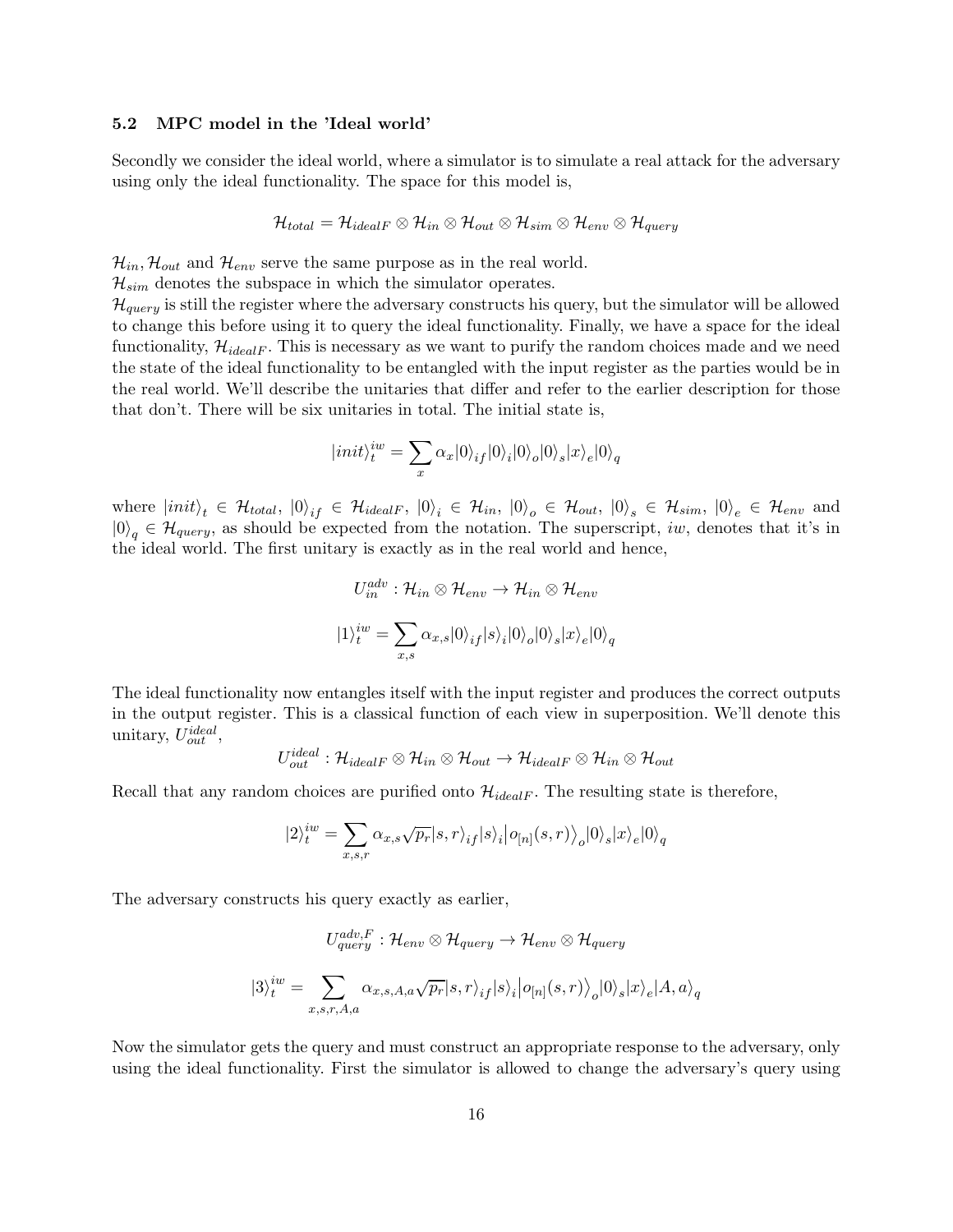an auxiliary register. Only requirement is that it is corruption preserving <sup>[3](#page-16-0)</sup>. This is an arbitrary unitary operation. We'll denote it,  $U_{query}^{sim}$ ,

$$
U_{query}^{sim}: \mathcal{H}_{sim} \otimes \mathcal{H}_{query} \rightarrow \mathcal{H}_{sim} \otimes \mathcal{H}_{query}
$$

$$
|4\rangle_t^{iw} = \sum_{x,z,s,r,A,a} \alpha_{x,z,s,A,a} \sqrt{p_r} |s,r\rangle_{if} |s\rangle_i |o_{[n]}(s,r)\rangle_o |z\rangle_s |x\rangle_e |A,a\rangle_q
$$

Now the ideal functionality is run on the query from the simulator. This is a classical function that each corrupted subset and each view in the superposition which fills in the input and output into the response register. We'll denote this unitary,  $U_{res}^{ideal}$ ,

$$
U_{res}^{ideal} : \mathcal{H}_{in} \otimes \mathcal{H}_{out} \otimes \mathcal{H}_{query} \rightarrow \mathcal{H}_{in} \otimes \mathcal{H}_{out} \otimes \mathcal{H}_{query}
$$

and the response register now contains input and output from the corrupted parties, but, of course, not their views.

$$
|5\rangle^{iw}_t = \sum_{x,z,s,r,A,a} \alpha_{x,z,s,A,a} \sqrt{p_r} |s,r\rangle_{if} |s\rangle_i |o_{[n]}(s,r)\rangle_o |z\rangle_s |x\rangle_e |A,a_i+s_A,a_o + o_A(s,r),a_v\rangle_q
$$

Next the simulator must try to simulate the response the adversary got in the real world. We'll denote this unitary,  $U_{res}^{sim}$ ,

$$
U_{res}^{sim}:\mathcal{H}_{sim}\otimes\mathcal{H}_{query}\rightarrow \mathcal{H}_{sim}\otimes\mathcal{H}_{query}.
$$

The resulting state is

$$
|6\rangle^{iw}_t=\sum_{x,z,s,r,A,a}\alpha'_{x,z,s,A,a}\sqrt{p_r}|s,r\rangle_{if}|s\rangle_i\big|o_{[n]}(s,r)\big\rangle_o|z\rangle_s|x\rangle_e|A,\psi_{z,s,A,a}\rangle_q.
$$

Finally, to see what state the adversary sees we must trace out the ideal functionality, the output and the simulator registers,

$$
\rho_{adv}^{iw} = Tr_{if,o,s}(|6\rangle\langle 6|_t^{iw}) = \sum_{r,r',s,s',z,z'} p_r \left| \psi_{r,s,z}^{adv} \right\rangle \left\langle \psi_{r',s',z'}^{adv} \right| tr\left( |s,r\rangle_{if} \langle s',r' |_{if} \otimes |o_{[n]}(s,r) \rangle_o \langle o_{[n]}(s',r')|_o \otimes |z\rangle_s \langle z' |_s \right)
$$
\n
$$
= \sum_{r,r',s,s',z,z'} p_r \left| \psi_{r,s,z}^{adv} \right\rangle \left\langle \psi_{r',s',z'}^{adv} \right| \left( \langle s,r |_{if} |s',r' \rangle_{if} \times \langle o_{[n]}(s,r) |_o |o_{[n]}(s',r') \rangle_o \times \langle z|_s |z' \rangle_s \right)
$$
\n
$$
= \sum_{r,s,z} p_r \left| \psi_{r,s,z}^{adv} \right\rangle \left\langle \psi_{r,s,z}^{adv} \right|
$$

where  $|\psi_{r,s,z}^{adv}\rangle = \sum$  $x, A, a$  $\alpha_{x,z,s,A,a}|s\rangle_i|x\rangle_e|A,\psi_{z,s,A,a}\rangle_q.$  Again, we will sum up the steps below in Figure [2.](#page-17-0)

A MPC protocol is defined by the operator  $U^{pro}_{run}$  (which in turn also defines  $U^{ideal}_{out}$ ). A specific adversay is defined by the initial state  $\sum$ x  $\alpha_a|x\rangle$  and the two unitary operators,  $U_{in}^{adv}, U_{query}^{adv, F}$ . Finally, a simulator is defined by the two unitary operators,  $\{U^{sim}_{query}, U^{sim}_{res}\}$ . This allows for the following definition.

<span id="page-16-0"></span> $3$  That is, the probability of measuring a specific A is unchanged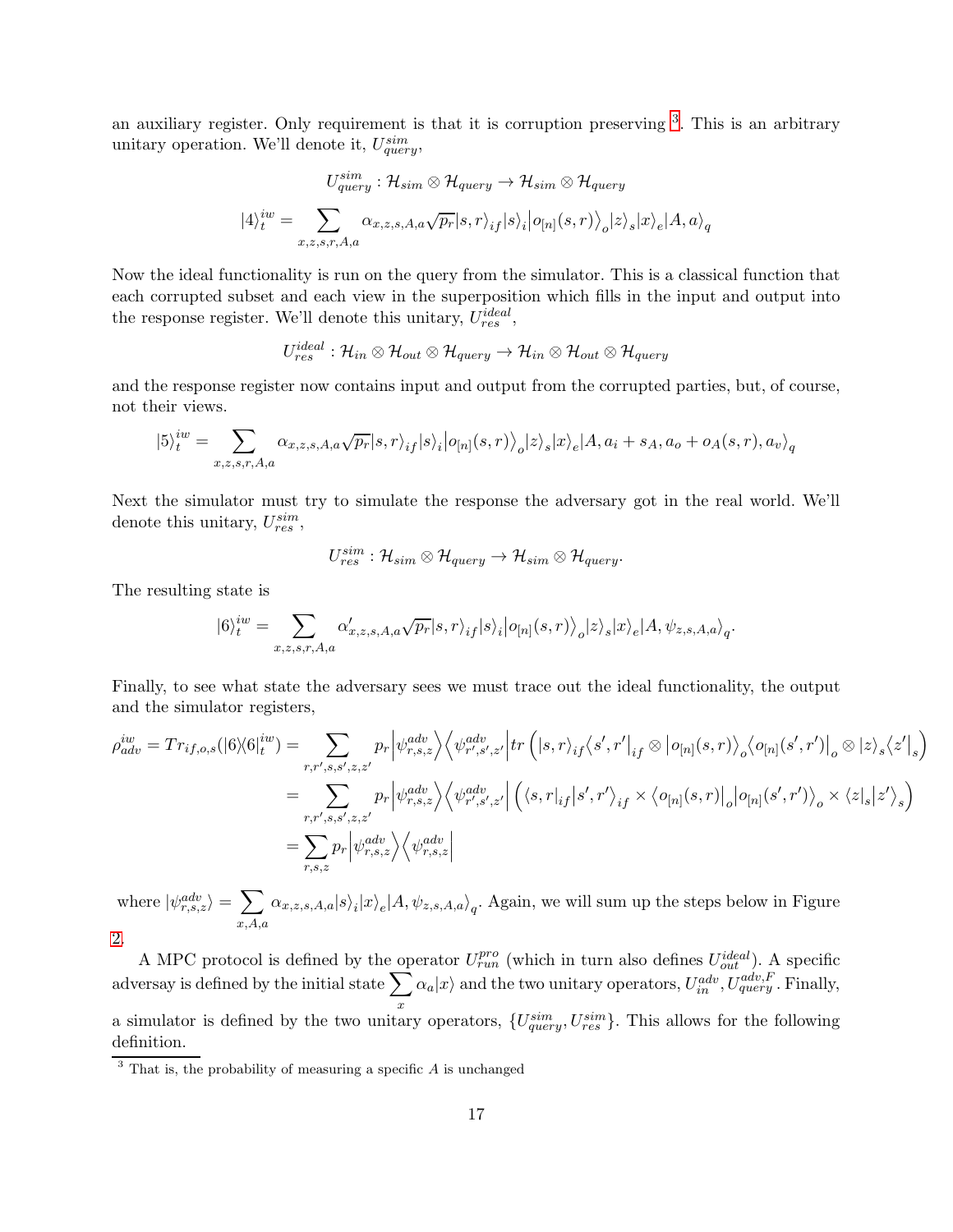Initial state:  
\n
$$
|init\rangle_{i}^{iw} = \sum_{x} \alpha_{x}|0\rangle_{if}|0\rangle_{i}|0\rangle_{s}|x\rangle_{x}|0\rangle_{q}
$$
\n1.  
\n
$$
U_{in}^{adv}: \mathcal{H}_{in} \otimes \mathcal{H}_{env} \rightarrow \mathcal{H}_{in} \otimes \mathcal{H}_{env}
$$
\n
$$
|1\rangle_{i}^{iw} = \sum_{x,a} \alpha_{x,a}|0\rangle_{if}|s\rangle_{i}|0\rangle_{o}|0\rangle_{s}|x\rangle_{e}|0\rangle_{q}
$$
\n2.  
\n
$$
U_{out}^{ideal}: \mathcal{H}_{ideal} \otimes \mathcal{H}_{in} \otimes \mathcal{H}_{out} \rightarrow \mathcal{H}_{ideal} \otimes \mathcal{H}_{in} \otimes \mathcal{H}_{out}
$$
\n
$$
|2\rangle_{i}^{iw} = \sum_{x,a} \alpha_{x,a} \sqrt{p_{r}}|s,r\rangle_{if}|s\rangle_{i}|0\rangle_{i}|0\rangle_{i}|x\rangle_{c}|0\rangle_{q}
$$
\n3.  
\n3.  
\n
$$
U_{query}^{adv,F}: \mathcal{H}_{env} \otimes \mathcal{H}_{query} \rightarrow \mathcal{H}_{env} \otimes \mathcal{H}_{query}
$$
\n
$$
|3\rangle_{i}^{iw} = \sum_{x,s,r,A,a} \alpha_{x,s,A,a} \sqrt{p_{r}}|s,r\rangle_{if}|s\rangle_{i}|0\rangle_{in}|(s,r)\rangle_{j}|0\rangle_{s}|x\rangle_{e}|A,a\rangle_{q}
$$
\n4.  
\n4.  
\n
$$
|4\rangle_{i}^{iw} = \sum_{x,s,r,A,a} \alpha_{x,s,A,a} \sqrt{p_{r}}|s,r\rangle_{if}|s\rangle_{i}|0\rangle_{in}|(s,r)\rangle_{j}|s\rangle_{s}|x\rangle_{e}|A,a\rangle_{q}
$$
\n4.  
\n5.  
\n
$$
U_{query}^{sim}: \mathcal{H}_{in} \otimes \mathcal{H}_{query} \rightarrow \mathcal{H}_{in} \otimes \mathcal{H}_{query}
$$
\n
$$
|5\rangle_{i}^{iw} = \sum_{x,s,s,r,A,a} \alpha_{x,s,s,A,a} \sqrt{p_{r}}|s,r\rangle_{if}|s\rangle_{i}|0\rangle_{in}|(s,r)\rangle_{j}|s\rangle_{s}|a\rangle_{e}|A,a
$$

<span id="page-17-0"></span>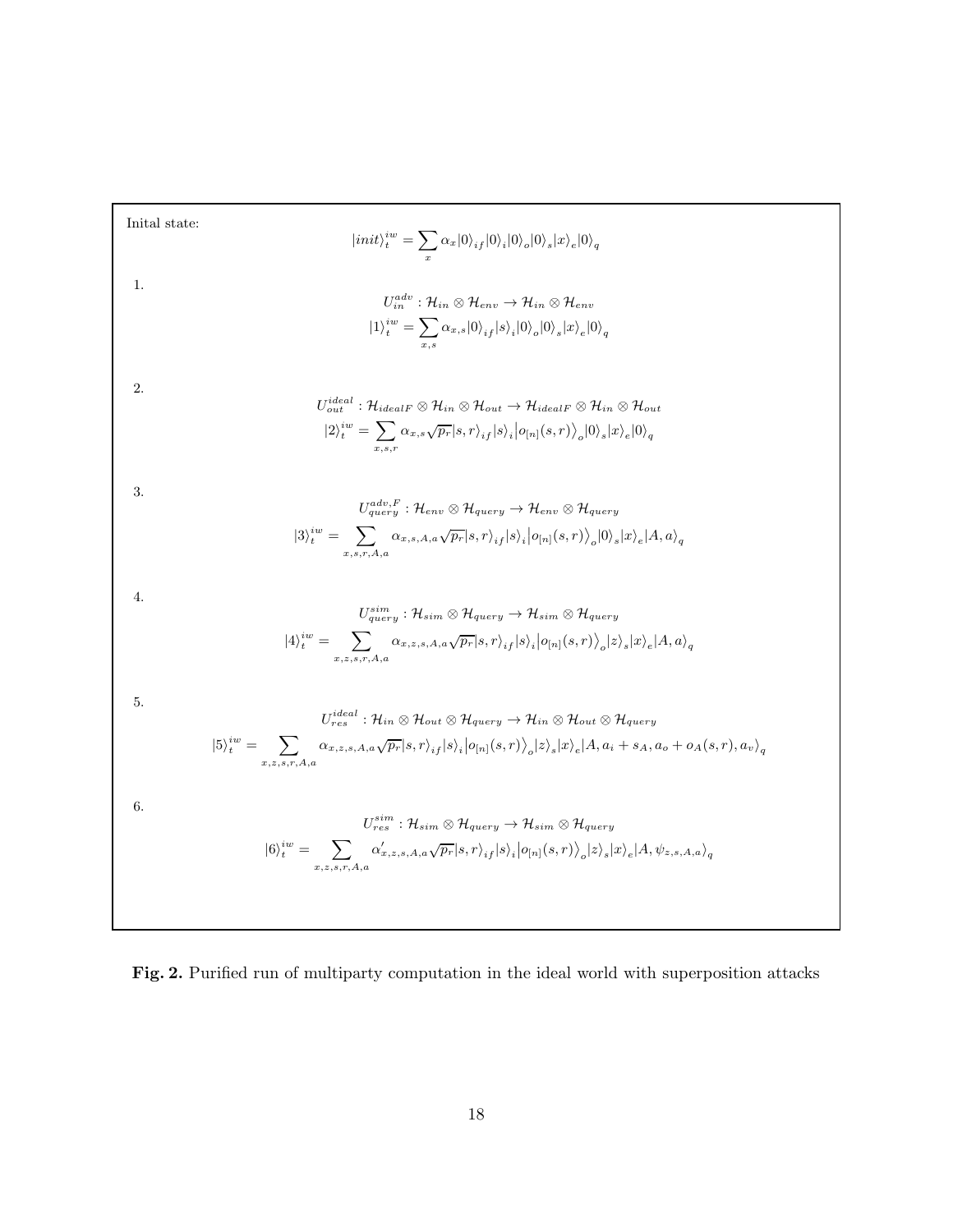**Definition 2.** A pair of unitary operators,  $\{U_{query}^{sim}, U_{res}^{sim}\}\$ , are a perfect black-box simulator for the MPC protocol defined by  $U_{run}^{pro}$  with adversary structure, F, if, and only if, for all auxiliary inputs,<br> $\sum \alpha_r |x\rangle$ , and all operators  $U_{n}^{adv}$ ,  $U_{quern}^{adv}$ . x  $\alpha_x|x\rangle$ , and all operators  $U_{in}^{adv}, U_{query}^{adv, F}$ ,

$$
\rho^{rw}_{adv} = Tr_{p,o}(|4\rangle\langle 4|^{rw}_t) = \rho^{iw}_{adv} = Tr_{if,o,s}(|6\rangle\langle 6|^{iw}_t)
$$

where

$$
\begin{array}{l} \label{eq:4} |4\rangle_t^{rw} = U_{res}^{oracle}U_{query}^{adv,F}U_{run}^{pro}U_{in}^{adv}|init\rangle_t^{rw}\\ |6\rangle_t^{iw} = U_{res}^{sim}U_{res}^{ideal}U_{query}^{sum}U_{out}^{ideal}U_{in}^{adv}|init\rangle_t^{iw} \end{array}
$$

where we for readability assume that the operators are padded with appropriate identities on the subspaces they don't operate.

# <span id="page-18-0"></span>5.3 No simulator for general MPC if  $U^{sim}_{query}$  is unitary

Consider a simple MPC protocol with a single dealer that deals a secret  $s \in \{0,1\}$  to a number of parties. Denote this dealer as the party,  $P_1$ . The adversary will not need an auxiliary register in the following and will therefore be left out of the equations. Let the adversary make a query, defined by  $U_{query}^{adv,F}$ :  $\mathcal{H}_{query} \rightarrow \mathcal{H}_{query}$ , that is only of the dealer and one more party where he puts the response register for the input in perfect superposition. The complete state after applying  $U_{query}^{adv,F}$ on the query register is,

$$
|3\rangle^{rw}_t=\sum_{r,a_i}\frac{1}{\sqrt{|\mathbb{S}|}}\sqrt{p_r}\big|v_{[n]}(s,r)\big\rangle_p|s\rangle_i\big|o_{[n]}(s,r)\big\rangle_o|A,a_i,0,0\rangle_q
$$

where  $A = \{1, 2\}$  The state after applying the oracle is

$$
|4\rangle_t^{rw} = \sum_{r,a_i} \frac{1}{\sqrt{|\mathbb{S}|}} \sqrt{p_r} |v_{[n]}(s,r)\rangle_p |s\rangle_i |o_{[n]}(s,r)\rangle_o |A, a_i + s_A, 0, v_A(s,r)\rangle_q
$$

If we look at the final part of the query register  $(v_A(s, r))$  we can see that it is in a classical state and contains the view of the dealer and one other party, that is, the randomness and one secret share. This uniquely defines the secret and hence the query register must be orthogonal for two different secrets.

In the ideal world assume, for the time being, that  $U_{query}^{sim}$  is the identity. The state after the oracle for the ideal functionality is applied is then,

$$
|5\rangle_t^{iw} = \sum_{r,a_i} \frac{1}{\sqrt{|\mathbb{S}|}} \sqrt{p_r} |s,r\rangle_{if} |s\rangle_i |o_{[n]}(s,r)\rangle_o |0\rangle_s |A, a_i + s_A, 0, 0\rangle_q
$$

Since this is in perfect superposition over all values of  $a_i$  we can conclude that,

$$
|5\rangle_t^{iw} = \sum_{r,a_i} \frac{1}{\sqrt{|\mathbb{S}|}} \sqrt{p_r} |s,r\rangle_{if} |s\rangle_i |o_{[n]}(s,r)\rangle_o |0\rangle_s |A, a_i + s_A, 0, 0\rangle_q
$$

$$
= \sum_{r,a_i} \frac{1}{\sqrt{|\mathbb{S}|}} \sqrt{p_r} |s,r\rangle_{if} |s\rangle_i |o_{[n]}(s,r)\rangle_o |0\rangle_s |A, a_i, 0, 0\rangle_q
$$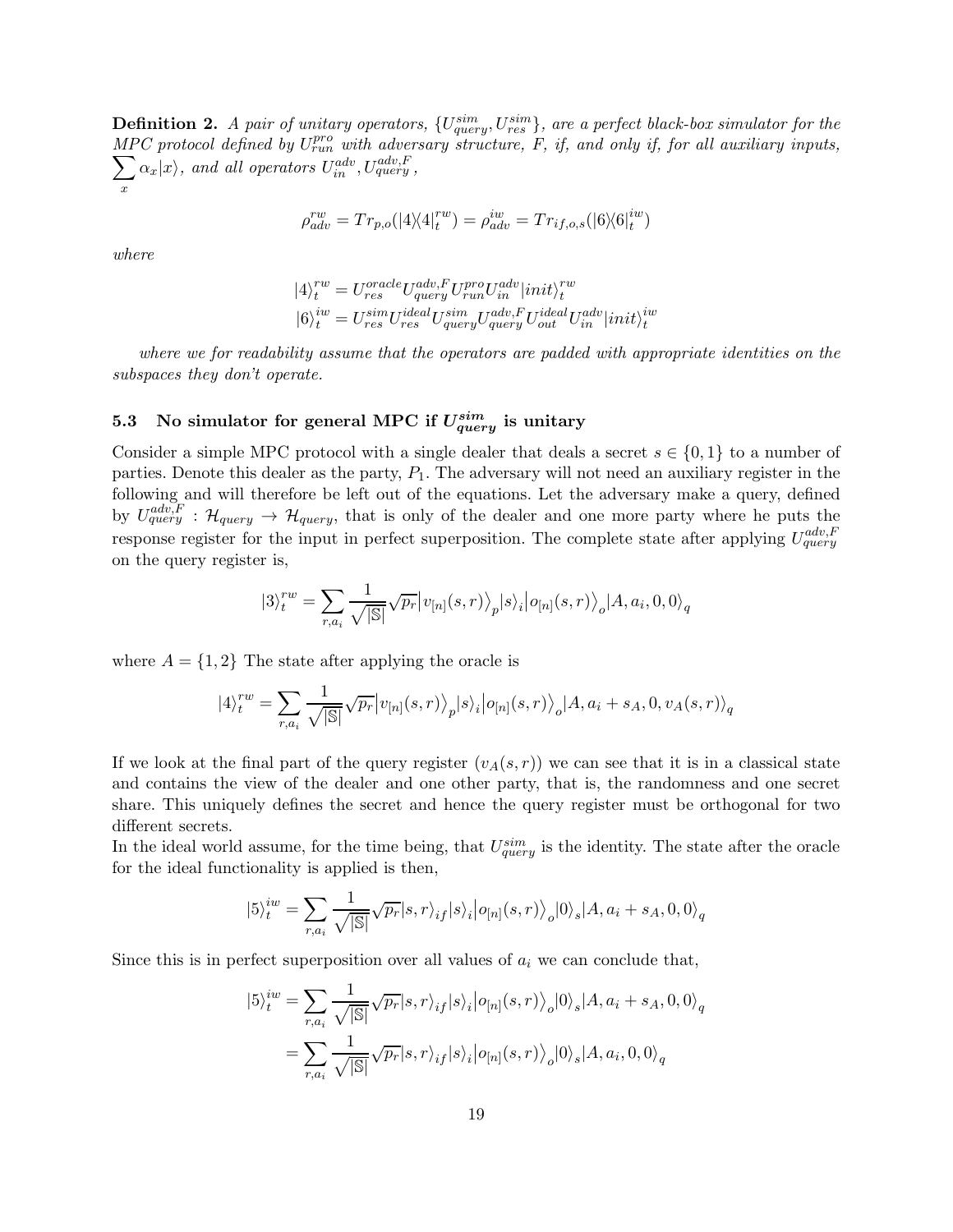and the state the simulator sees is therefore independent of the secret. There's hence no way it can produce two orthogonal states depending on the secret and hence no way to simulate. For the case of a different simulator where  $U_{query}^{sim}$  is not the identity, but some unitary operation on  $\mathcal{H}_{query}$ , there exists a different adversary that applies the unitary,  $\tilde{U}_{query}^{adv} = U_{query}^{adv, F} (U_{query}^{sim})^{-1}$  instead. The register the simulator sends to the oracle of the ideal functionality is now exactly the same as above, and the same argumentation can now be repeated. It follows that for any such simulator there exists an adversary that cannot be simulated.

#### <span id="page-19-0"></span>5.4 No simulator for quantum attacks by running classical simulator in superposition

Unfortunately, it is not completely clear how to design a good quantum simulator, even assuming restrictions on F as in Theorem [1](#page-5-0) for secret sharing and in the setting with created response registers. A natural first attempt would be to use a classical simulator (which we can assume exists) and produce a superposition of what it produces on those corrupted subsets that occur in the query. We can show, however, that this cannot work in general.

Let us first make clear what we mean by running a classical simulator in superposition: consider a classical machine S which gets as input parties subset A, the inputs and outputs of those parties  $(s_A, o_A(s))$  and a random string c. It then outputs  $S(A, s_A, o_A(s), c)$ . Running S in superposition now means that on input  $|\psi_{x,s}^{sim}\rangle = \sum_{\alpha_{x,s,A}} \alpha_{x,s,A} |0\rangle_s |A, s_A, o_A(s), 0\rangle_q$ , we output  $A \in F, c$ 

 $\sum$  $A \in F$  $\alpha_{x,s,A}\sqrt{p_c}|c\rangle_s|A, s_A, o_A(s), S(A, s_A, o_A(s), c)\rangle_q$ . This means that the state returned to the adversary will be

$$
\sum_{A,A'\in F} \alpha_A \alpha_{A'}^*|A\rangle\langle A'|\otimes |s_A,o_A(s)\rangle\langle s_{A'},o_{A'}(s)|\otimes \sum_c p_c|S(A,s_A,o_A(s),c)\rangle\langle S(A',s_{A'},o_{A'}(s),c)|
$$

Now consider the following simple example protocol: we have 4 parties  $P_0, P_1, P_2, P_3$ . Player  $P_0$ gets as input a bit s. He will then secret share it additively among the other parties: he chooses bits  $r_1, r_2$  at random and sends  $r_1$  to  $P_1, r_2$  to  $P_2$  and  $s \oplus r_1 \oplus r_2$  to  $P_4$ . There is no output defined for anyone. Clearly, this protocol is perfectly secure against a classical attack where at most 2 parties are corrupted. One might therefore hope that it would be perfectly secure against quantum attacks using superpositions of sets containing only 1 party.

However, we now argue that such security cannot be shown by running any classical simulator S in superposition. To this end, consider the case where we corrupt all parties in equally weighted superposition. This will mean that the simulator has to start from the input state.

$$
\frac{1}{2}(|P_0\rangle|s\rangle|0\rangle+\sum_{i=1}^3|P_i\rangle|\bot\rangle|0\rangle)
$$

The state has this form since the input and output for  $P_0$  is just s and the other parties have no input or output. The state returned will be

$$
\rho_{sim,s} = \sum_{A,A' \in \{\{P_0\},\{P_1\},\{P_2\},\{P_3\}\}} \frac{1}{2} |A\rangle \langle A' | \otimes |s_A\rangle \langle s_{A'}| \otimes \sum_c p_c |S(A,s_A,c)\rangle \langle S(A',s_{A'},c)|
$$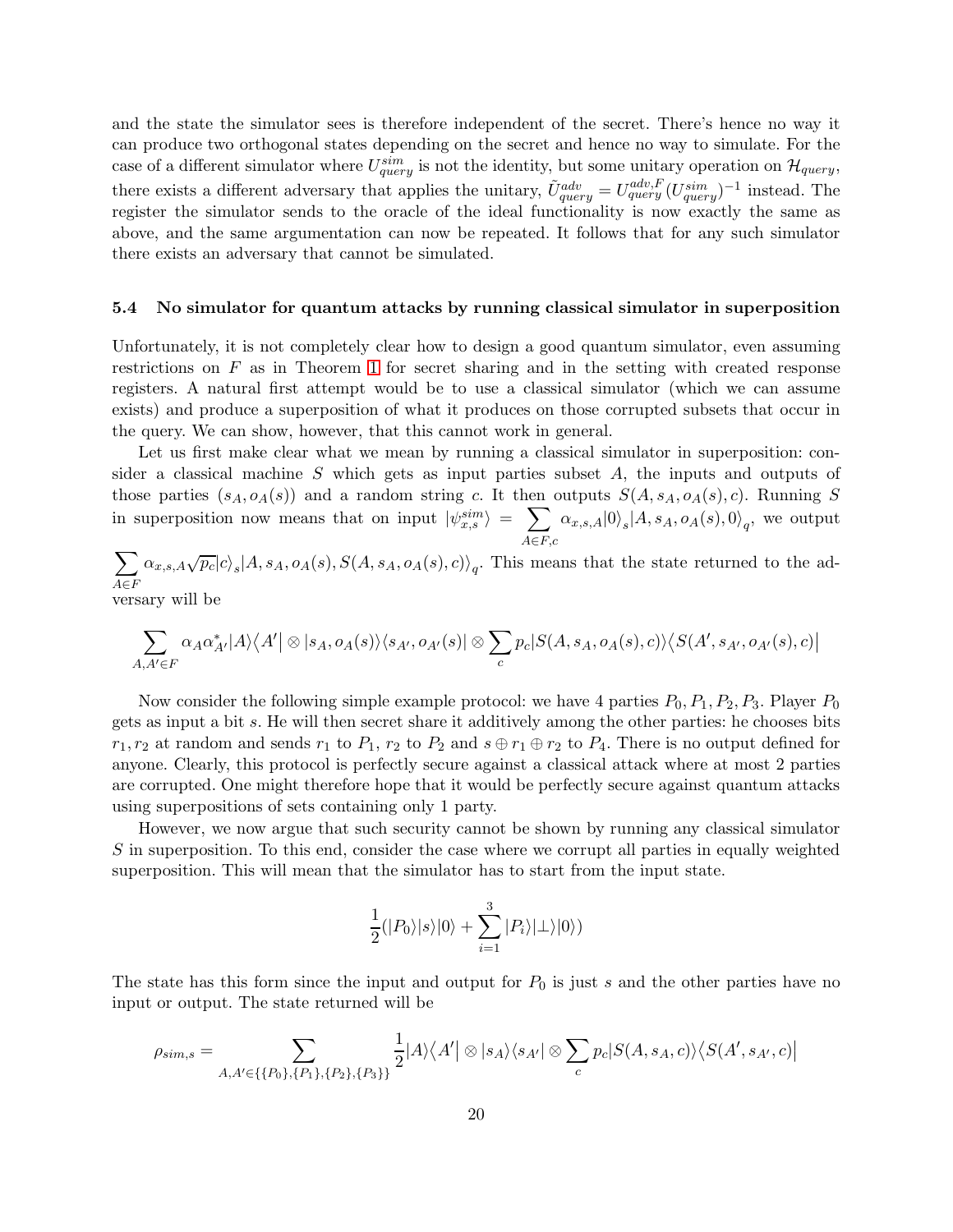If we define  $s_{\{P_i\}} = s_i$  is some secret s if  $i = 0$  and  $\perp$  otherwise, and index with  $P_i, P_{i'}$  instead of A, A′ , we can write the state a bit more conveniently as:

$$
\rho_{sim,s} = \sum_{i,i'} \frac{1}{2} |P_i\rangle\langle P_{i'}| \otimes |s_i\rangle\langle s_{i'}| \otimes \sum_c p_c |S(i,s_i,c)\rangle\langle S(i',s_{i'},c)|
$$

On the other hand, we can compute the state  $\rho_{real,s}$  that would be returned from a real attack. Define  $v_i(s, r_1, r_2)$  to be the view of the protocol for  $P_i$ , defined as a 2-bit register. Thus

$$
v_0(s,r_1,r_2)=(r_1,r_2), v_1(s,r_1,r_2)=(r_1,0), v_2(s,r_1,r_2)=(r_2,0), v_3(s,r_1,r_2)=(r_1\oplus r_2\oplus s,0).
$$

This means that the state returned for a particular choice of  $s, r_1, r_2$  is

$$
|\Psi_{s,r_1,r_2}\rangle = \frac{1}{2} \sum_{i=0}^{3} |P_i\rangle |s_i\rangle |v_i(s,r_1,r_2)\rangle
$$

For fixed s, each choice of  $r_1, r_2$  occurs with probability  $1/4$ , so

$$
\rho_{real,s} = \sum_{r_1,r_2} \frac{1}{4} |\Psi_{s,r_1,r_2}\rangle\langle\Psi_{s,r_1,r_2}| = \frac{1}{16} \sum_{i,i'} |P_i\rangle\langle P_{i'}||s_i\rangle\langle s_{i'}|\sum_{r_1,r_2} |v_i(s,r_1,r_2)\rangle\langle v_{i'}(s,r_1,r_2)|
$$

Consider the part of  $\rho_{sim,s}$  that corresponds to  $P_i = P_0$  and  $P_{i'} = P_1$ . Then, since we assume perfect simulation, i.e.,  $\rho_{sim,s} = \rho_{real,s}$ , for any c, we must have  $S(P_0, s_A, o_A(s), c) = S(0, s, c) = (r_1, r_2)$ and  $S(P_{i'}, s_{A'}, o_{A'}(s), c) = S(1, \perp, c) = (r_1, 0)$ , where the same  $r_1$  occurs in both strings, since in a real execution,  $P_1$  would of course receive the same bit that  $P_0$  sent. We get an exactly similar conclusion for  $P_{i'} = P_2$ , and for  $P_{i'} = P_3$ , we can conclude that  $S(3, \perp, c) = (s \oplus r_1 \oplus r_2, 0)$ .

But now note that, we can simply compute  $S(i, \perp, c)$  for  $i = 1, 2, 3$  and some fixed c. Then the above shows that if running  $S$  in superposition was a perfect quantum simulator, we could compute  $(s, 0) = S(1, \perp, c) \oplus S(2, \perp, c) \oplus S(3, \perp, c)$ , without any information on s, which is of course a contradiction.

#### 5.5 Limited simulators

The result in [5.3](#page-18-0) strongly suggests that it's impossible to construct a simulator for general MPC protocols in the setting with supplied response registers. In this section we will discuss the problem of constructing a simulator for the model with created response registers and protocols for deterministic functions. That is, the output does not depend on the chosen randomness. While simulators in general consists of two operators,  $\{U^{sim}_{query}, U^{sim}_{res}\}$ , we will restrict  $U^{query}_{sim}$  to be the identity. That is, the query from the adversary is sent directly to the oracle. We can do this wlog because there's no values in the response register and  $U_{sim}^{query}$  must be corruption preserving.

Assume all randomness is uniformly chosen. This can be done wlog and helps to unclutter the notation. For a specific protocol, define the matrix (or vector of states)  $M(A, s)$  as

<span id="page-20-0"></span>
$$
M(A,s) = (|A, v_A(s,0)\rangle, \ldots, |A, v_A(s,r)\rangle, \ldots, |A, v_A(s,|\mathcal{R}|-1)\rangle)
$$

We can now express the security of the protocol in the following way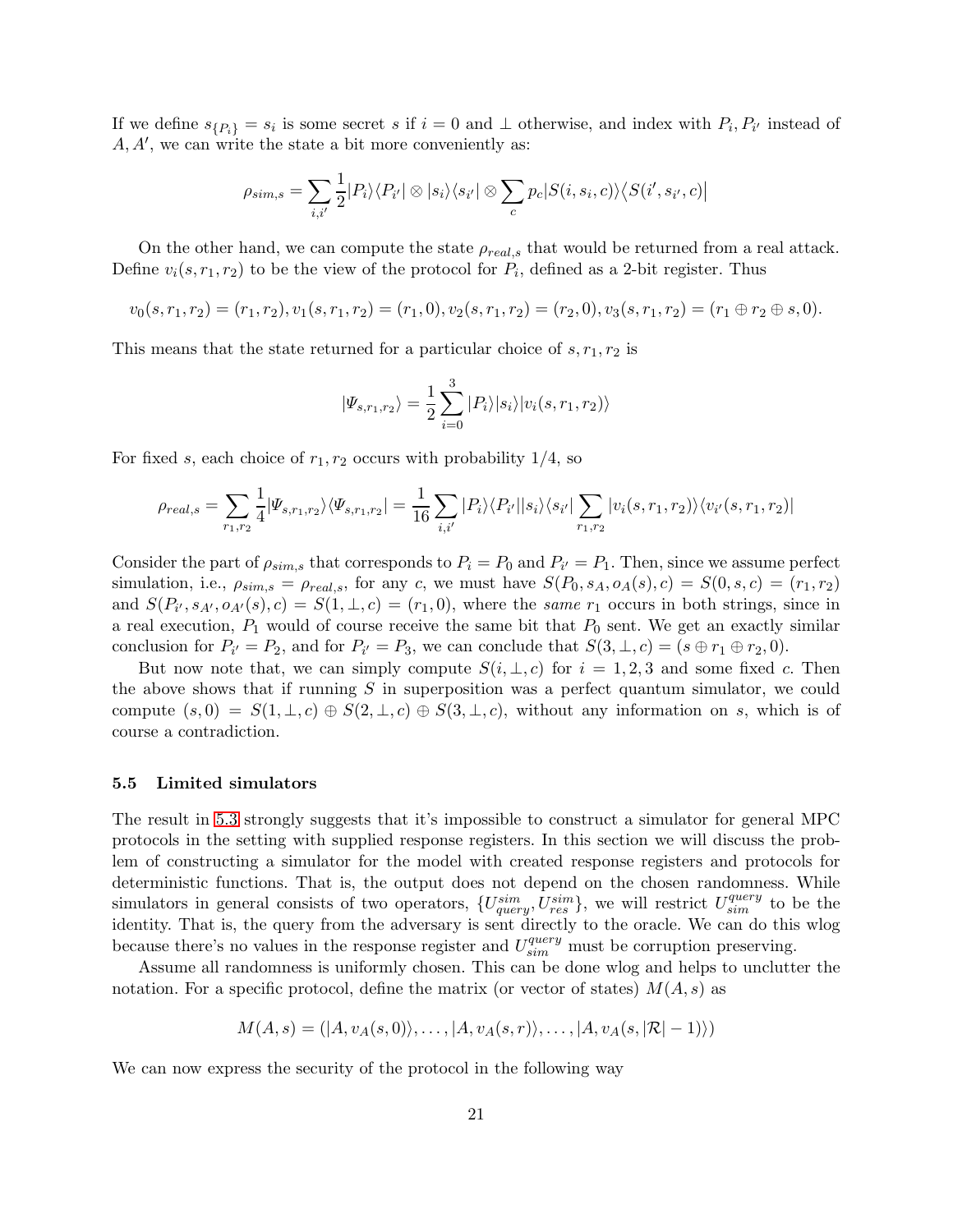Lemma 2. A multiparty computation protocol for a deterministic function is perfectly secure against quantum F-attacks w, and only if, there exists a set of  $|\mathcal{R}| \times |\mathcal{R}|$  unitary matrices  $\{U_s\}_{s\in\mathbb{S}}$  such that for all  $s, s' \in \mathbb{S}, r \in \mathcal{R}, A \in F_{s,s'}$  where  $F_{s,s'} = \{A \in F | s_A = s'_A \land o_A(s) = o_A(s')\}$ 

$$
M(A,s)U_s = M(A,s')U_{s'}
$$

Proof. Consider the final state the adversary sees (using the output is independent of randomness and only 0 in the response registers),

$$
\rho_{adv}^{rw} = Tr_p(|4\rangle\langle 4|_t^{rw}) = \sum_{r \in \mathcal{R}} \frac{1}{|\mathcal{R}|} |\psi_r^{adv} \rangle \langle \psi_r^{adv}|
$$

where  $|\psi_r^{adv}\rangle = \sum$  $_{x,s,A}$  $\alpha_{x,s,A}|s\rangle_i|x\rangle_e|A, s_A, o_A(s), v_A(s,r)\rangle_q$  and the state the simulator sees after the

oracle has been applied in the ideal world,

$$
\rho_{sim}^{iw} = Tr_{if,e,i}(|5\rangle\langle 5|_t^{rw}) = \sum_{x,s} |\psi_{x,s}^{sim}\rangle\langle \psi_{x,s}^{sim}|
$$

where  $|\psi_{x,s}^{sim}\rangle = \sum$  $\sum_{\mathbf{A}} \alpha_{x,s,A} |0\rangle_s |A, s_A, o_A(s), 0\rangle_q$ . The state the simulator must sent back is,

$$
\sum_{x,r,s}\frac{1}{|\mathcal{R}|}|\psi_{x,r,s}\rangle\!\langle\psi_{x,r,s}|
$$

where

$$
|\psi_{r,s}\rangle = \sum_{A} \alpha_{x,s,A} |A, s_A, o_A(s), v_A(s,r)\rangle_q
$$

To continue we need a claim that is almost equivalent to Theorem 4 in [\[CJW04\]](#page-28-6), but changed slightly for our specific purposes. For this reason we'll also provide a separate proof. The reader is encouraged to read [\[CJW04\]](#page-28-6) for additional information on the existence of transformations between sets of quantum states.

*Claim.* There exists a perfect simulator, i.e.  $\rho_{adv}^{rw} = \rho_{adv}^{iw}$ , iff there exist unitary operator,  $U_{res}^{sim}$  such that for all  $x, s \in \mathbb{S}$ 

<span id="page-21-0"></span>
$$
U_{res}^{sim} |\psi_{x,s}^{sim}\rangle = U_{res}^{sim} \sum_{A} \alpha_{x,s,A} |0\rangle_{s} |A, s_{A}, o_{A}(s), 0\rangle_{q} = \frac{1}{\sqrt{|\mathcal{R}|}} \sum_{A} \alpha_{x,s,A} \sum_{i,k} [U_{s}]_{i,k} |k\rangle_{s} |A, s_{A}, o_{A}(s), v_{A}(s,i)\rangle_{q}
$$
(7)

where  $[U_s]_{i,k}$  is the  $i, k$  index of a unitary matrix in some set of unitary matrices,  $\{U_s\}_{s\in\mathbb{S}}$ .

Proof. For the forward direction, consider the final state the adversary sees

$$
\rho_{adv}^{iw} = Tr_{if,s}(|6\rangle\langle 6|_t^{iw}) = \sum_{k,s} \left| \psi_{k,s}^{adv} \right\rangle\!\left\langle \psi_{k,s}^{adv} \right|
$$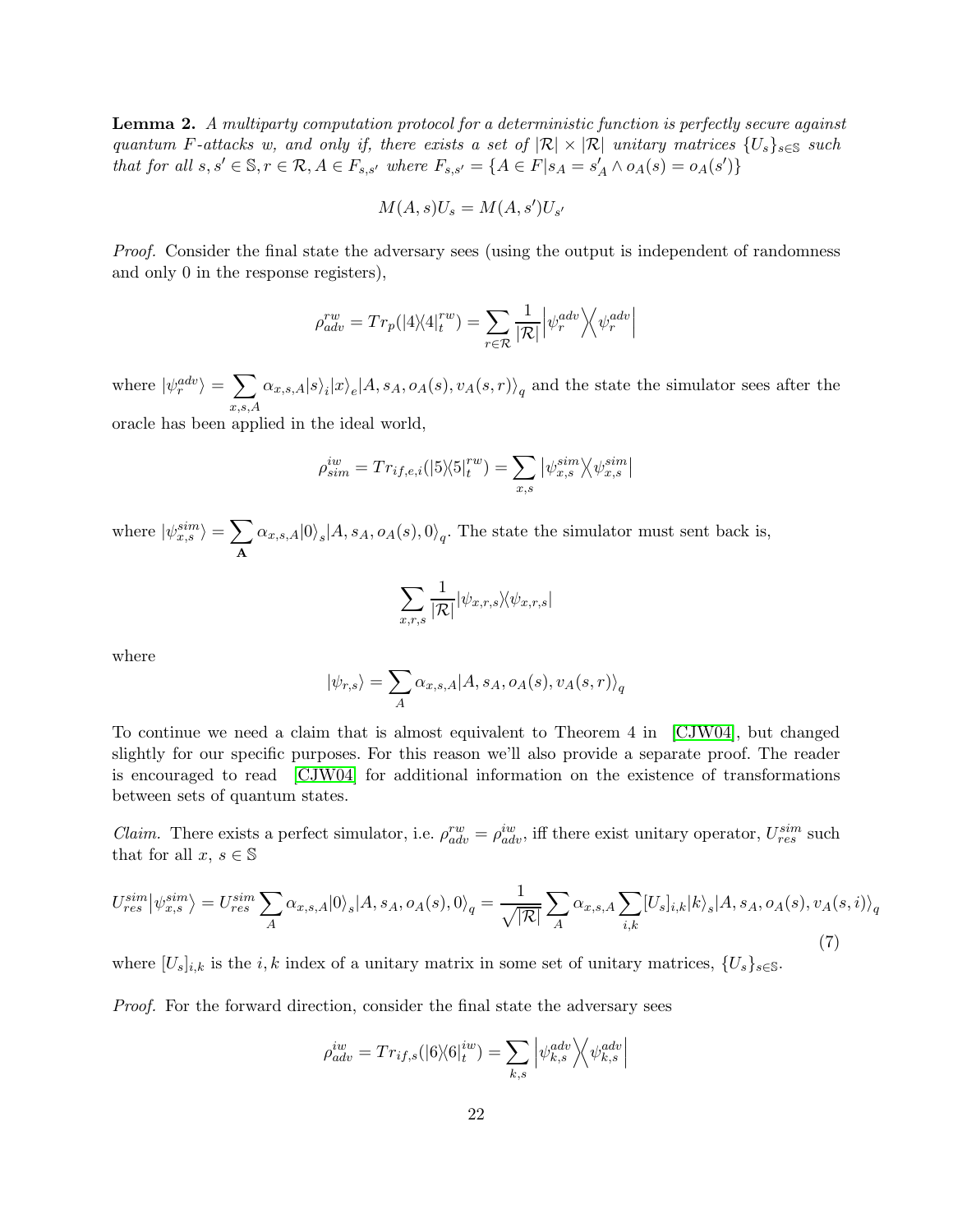<span id="page-22-0"></span>where 
$$
|\psi_{k,s}^{adv}\rangle = \sum_{x,A} \alpha_{x,s,A} |s\rangle_i |x\rangle_e \left( \sum_i [U_s]_{i,k} \frac{1}{\sqrt{|\mathcal{R}|}} |A, s_A, o_A(s), v_A(s, i)\rangle_q \right)
$$
. Note that  $\forall s, A, A', x, x',$   
\n
$$
\frac{1}{|\mathcal{R}|} \sum_{i,j,k'} [U_s^*]_{i,k} [U_s]_{j,k} |A, s_A, o_A(s), v_A(s, i)\rangle \langle A', s_{A'}, o_{A'}(s), v_{A'}(s, j)|
$$
\n
$$
= \frac{1}{|\mathcal{R}|} \sum_{i,k} [U_s^*]_{i,k} [U_s]_{i,k} |A, s_A, o_A(s), v_A(s, i)\rangle \langle A', s_{A'}, o_{A'}(s), v_{A'}(s, i)|
$$
\n
$$
= \frac{1}{|\mathcal{R}|} \sum_i p_i |A, s_A, o_A(s), v_A(s, i)\rangle \langle A', s_{A'}, o_{A'}(s), v_{A'}(s, i)|
$$
\n(8)

where we used that  $[U_s]_{i,k}$  is unitary and only depends on s. This means the adversary sees the state he expects (except for labels) and we've completed the proof for the forward direction. Conversely, assume for contradiction that there is a simulator that can constructs the correct mixed state for the adversary, but none that can construct on e of the form of equation [\(7\)](#page-21-0). If  $\sum$  $_{x,k,s}$  $p_k|\phi_{x,k,s}\rangle\langle\phi_{x,k,s}|$  is the state the simulator sents back, then it must be that  $\forall x, s$  :

$$
\sum_{k} p_{k} |\phi_{x,k,s}\rangle\langle\phi_{x,k,s}| = \sum_{r \in \mathcal{R}} \frac{1}{|\mathcal{R}|} |\psi_{x,r,s}\rangle\langle\psi_{x,r,s}|
$$

where

$$
|\psi_{r,s}\rangle = \sum_{A} \alpha_{x,s,A} |A, s_A, o_A(s), v_A(s,r)\rangle_q
$$

This is true if, and only if, there exists unitary matrices,  $\{U_{x,s}\}_{x,s}$ , such that,

$$
\forall k : \sqrt{p_k} | \phi_{x,k,s} \rangle = \frac{1}{\sqrt{|\mathcal{R}|}} \sum_i [U_{x,s}]_{i,k} | \psi_{x,i,s} \rangle.
$$

By purifying the state we see we get,

$$
\sum_{k} \sqrt{p_k} |k\rangle |\phi_{x,k,s}\rangle = \frac{1}{\sqrt{|\mathcal{R}|}} \sum_{i,k} [U_{x,s}]_{i,k} |k\rangle |\psi_{x,i,s}\rangle = \frac{1}{\sqrt{|\mathcal{R}|}} \sum_{A} \alpha_{x,s,A} \sum_{i,k} [U_{x,s}]_{i,k} |k\rangle_s |A, s_A, o_A(s), v_A(s,i)\rangle_q
$$

.

Note that we can choose the purification because all purifications are unitarily equivalent. And since the value of x only effects the amplitude we can, by linearity, assume that  $U_{x,s}$  does not depend on x. This shows that the state produced by any perfect simulator must be of that form. This is a contradiction and completes the proof. ⊓⊔

 $U_{res}^{sim}$  exists (and is unitary) if it preserves inner product between all possible states, hence we can conclude that there exists a perfect simulator if there exists a set of unitary matrices,  $\{U_s\}_{s\in\mathbb{S}}$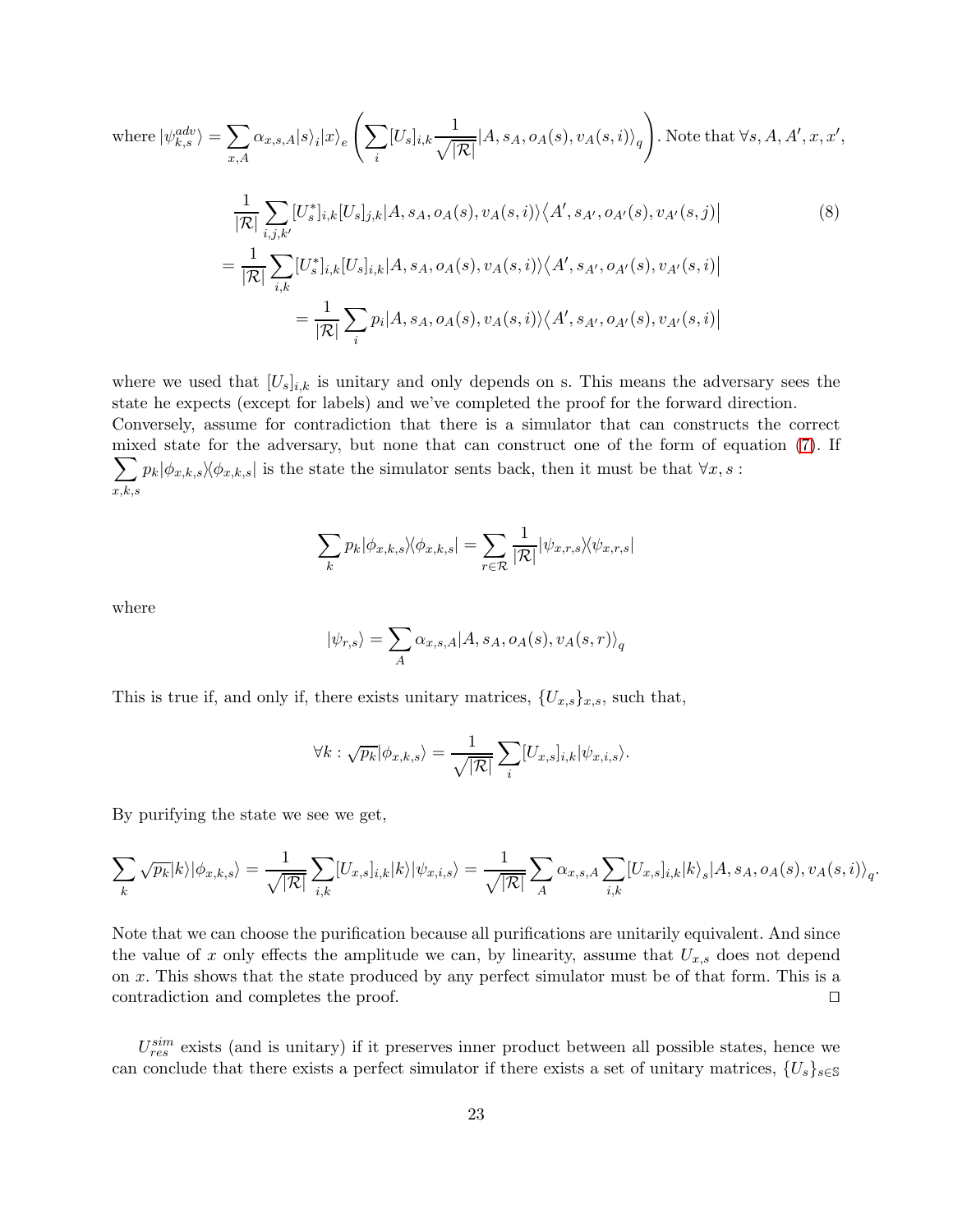such that for all  $x, x', s, s' \in \mathbb{S}$  and all queries  $\{\alpha_{x,s,A}\}, \{\alpha'_{x',s',A}\}$ 

$$
\begin{split} \bigl(\sum_{A}\alpha_{x,s,A}^{*}\langle 0|_{s}\langle A,s_{A},o_{A}(s),0|_{q}\rangle&(\sum_{A'}\alpha_{x',s',A'}'|0\rangle_{s}\bigl|A',s'_{A'},o_{A'}(s'),0\rangle_{q})\\ &=\frac{1}{|\mathcal{R}|}\left(\sum_{A}\alpha_{x,s,A}^{*}\sum_{i,k}[U_{s}^{*}]_{i,k}\langle k|_{s}\langle A,s_{A},o_{A}(s),v_{A}(s,i)|_{q}\right)\\ &\left(\sum_{A'}\alpha_{x',s',A'}'\sum_{j,k'}[U_{s'}]_{j,k'}\bigl|k'\right\rangle_{s}\bigl|A',s'_{A'},o_{A'}(s'),v_{A'}(s',j)\rangle_{q}\right) \end{split}
$$

For the LHS we have that,

$$
\begin{split} &(\sum_{A}\alpha_{x,s,A}^{*}\langle 0|_{s}\langle A,s_{A},o_{A}(s),0|_{q})(\sum_{A'}\alpha_{x',s',A'}'|0\rangle_{s}\big|A',s'_{A'},o_{A'}(s'),0\rangle_{q})\\ &=\sum_{A}\alpha_{x,s,A}^{*}\alpha_{x',s',A}'\langle s_{A},o_{A}(s)||s'_{A},o_{A}(s')\rangle=\sum_{A\in F_{s,s'}}\alpha_{x,s,A}^{*}\alpha_{x',s',A}' \end{split}
$$

For the RHS we get that,

$$
\frac{1}{|\mathcal{R}|} \left( \sum_{A} \alpha_{x,s,A}^{*} \sum_{i,k} [U_{s}^{*}]_{i,k} \langle k|_{s} \langle A, s_{A}, o_{A}(s), v_{A}(s,i)|_{q} \right)
$$
\n
$$
\left( \sum_{A'} \alpha_{x',s',A'}' \sum_{j,k'} [U_{s'}]_{j,k'} |k'\rangle_{s} |A', s'_{A'}, o_{A'}(s'), v_{A'}(s',j)\rangle_{q} \right)
$$
\n
$$
= \frac{1}{|\mathcal{R}|} \sum_{A,k,i,j} \alpha_{x,s,A}^{*} \alpha_{x',s',A}^{\prime} [U_{s}^{*}]_{i,k} [U_{s'}]_{j,k} \langle s_{A}, o_{A}(s), v_{A}(s,i)| |s'_{A}, o_{A}(s'), v_{A}(s',j)\rangle
$$
\n
$$
= \frac{1}{|\mathcal{R}|} \sum_{s,s',A,k} \alpha_{x,s,A}^{*} \alpha_{x',s',A}^{\prime} \langle s_{A}, o_{A}(s)| |s'_{A}, o_{A}(s')\rangle \times \left( \sum_{i} [U_{s}^{*}]_{i,k} \langle A, v_{A}(s,i)| \right) \left( \sum_{j} [U_{s'}]_{j,k} |A, v_{A}(s',j)\rangle \right)
$$

As the state in equation [\(7\)](#page-21-0) must be normalized it follows that the maximum value of

$$
\frac{1}{|\mathcal{R}|} \left( \sum_{i} [U_s^*]_{i,k} \langle A, v_A(s, i) | \right) \left( \sum_{j} [U_{s'}]_{j,k} | A, v_A(s', j) \rangle \right)
$$

is  $\frac{1}{|\mathcal{R}|}$ , so for the entire sum is only one if, and only if,

$$
\sum_{i} [U_s]_{i,k} |A, v_A(s, i)\rangle = \sum_{j} [U_{s'}]_{j,k} |A, v_A(s', j)\rangle.
$$

Hence we see that, there exists a simulator iff there exist  $|\mathcal{R}| \times |\mathcal{R}|$  unitary matrices  $U_s$  such that for all  $s,s'\in\mathbb{S}, k\in\mathcal{R}, A\in F_{s,s'}$ 

<span id="page-23-0"></span>
$$
\sum_{i} [U_s]_{i,k} |A, v_A(s, i)\rangle = \sum_{j} [U_{s'}]_{j,k} |A, v_A(s', j)\rangle \tag{9}
$$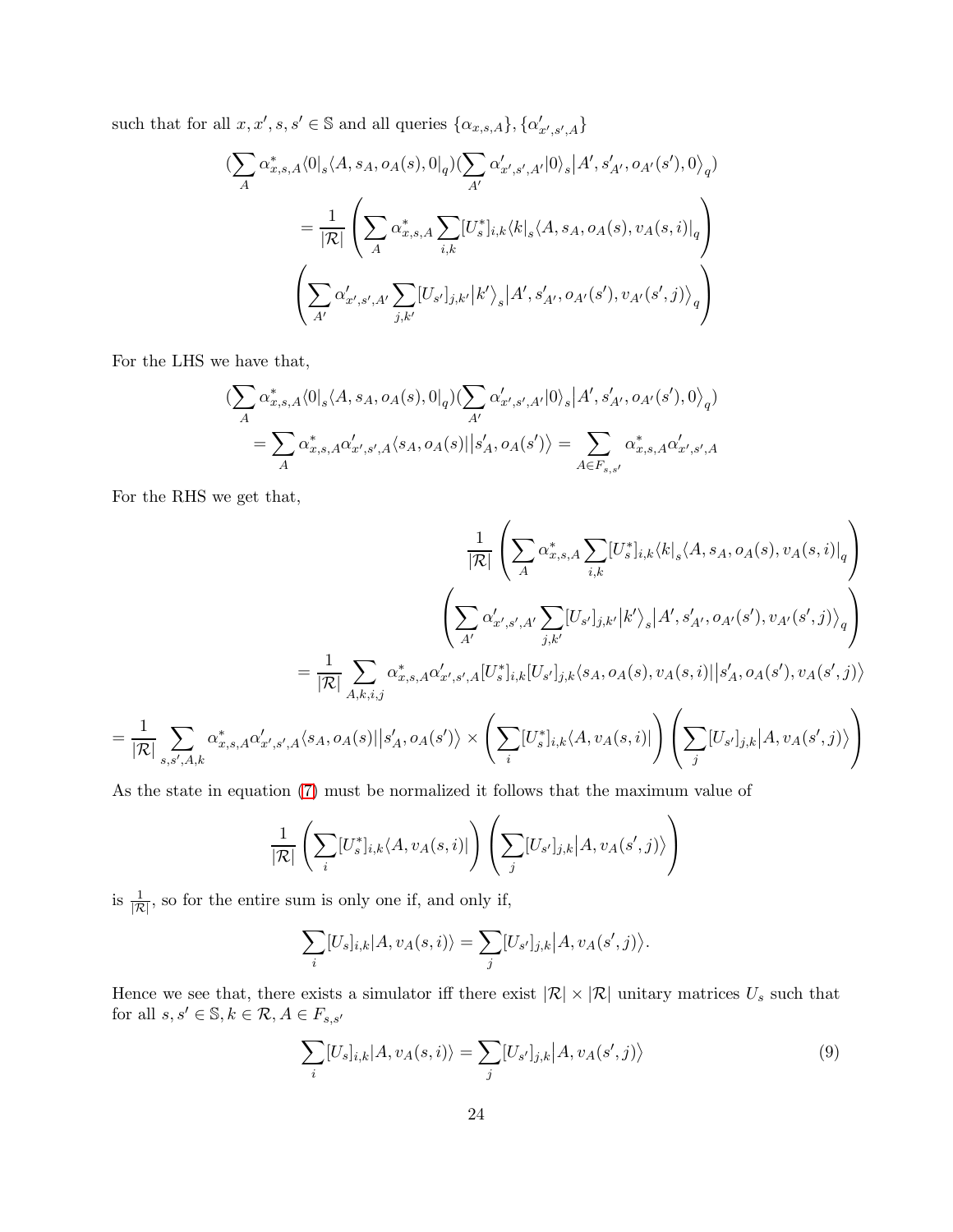Using the definition of  $M(A, s)$  we can now write the requirement in the more convenient way: There exists a simulator for the MPC protocol if, and only if, there exist a set of unitary matrices,  $\{U_s\}_{s\in\mathbb{S}}$ , such that for all  $s, s' \in \mathbb{S}, A \in F_{s,s'}$ :

$$
M(A,s)U_s = M(A,s')U_{s'}
$$

which completes the proof of Lemma [2.](#page-20-0) □

We'd like to warn the reader that it is important not to confuse the unitary matrices,  $\{U_s\}_{s\in\mathbb{S}}$ , with the simulator itself. They are merely a tool to show the existence of one. Also, at this point the reader would be excused for lacking any intuition on why the lemma is reasonable. We therefore find it instructive to consider two examples. First we'll reconsider secret sharing in this framework and secondly a simple MPC protocol.

#### 5.6 Secret sharing example

For this example we'll show that all secret sharing schemes secure against superposition F-attacks in fact satisfies the requirement in Lemma [2](#page-20-0) (as they should). This does not add to what we already knew and is only meant to illustrate the principles. We'll allow each choice of randomness to be non-uniform as it adds only very little clutter. We note that since no parties have any input or output we have that for all  $s, s' \in \mathbb{S} : F_{s,s'} = F$ . The result follows as a Corollary of Theorem [1.](#page-5-0)

**Corollary 1.** If a secret sharing scheme S is perfectly secure against quantum F-attacks then there exists a set of  $|\mathcal{R}| \times |\mathcal{R}|$  unitary matrices  $\{U_s\}_{s\in \mathbb{S}}$  such that for all  $s, s' \in \mathbb{S}, r \in \mathcal{R}, A \in F$ 

$$
\sum_{i \in \mathcal{R}} \sqrt{p_i} [U_s]_{i,r} |v_A(i,s)\rangle = \sum_{j \in \mathcal{R}} \sqrt{p_j} [U_{s'}]_{j,r} |v_A(j,s')\rangle
$$

Proof. Since the secret sharing scheme is secure we know from Theorem [1](#page-5-0) that the joint distribution of the view for any  $A, A' \in F$  is independent of s and hence, for all  $s, s' \in \mathbb{S}$ ;

$$
\sigma_s = \sum_{r \in \mathcal{R}} p_r |\psi_{s,r}\rangle\langle\psi_{s,r}| = \sigma_{s'} = \sum_{r \in \mathcal{R}} p_r |\psi_{s',r}\rangle\langle\psi_{s',r}|
$$

where

$$
|\psi_{s,r}\rangle = \sum_{A \in F} \alpha_A |A\rangle |v_A(r,s)\rangle
$$

This is equivalent to saying that the fidelity of two such states is 1. According to Uhlmann's Theorem this implies that there exists purifications of  $\sigma_s$  and  $\sigma_{s'}$  such that their inner product is 1. Unitary equivalence of purifications implies you can write any such purification in  $\mathcal{H} \otimes \mathcal{R}$ , where  $dim(\mathcal{R}) = |\mathcal{R}|$ , as

$$
\sum_{k \in \mathcal{R}} \sqrt{p'_k} |\psi'_{s,k}\rangle |k\rangle_{\mathcal{R}} = \sum_{i,k \in \mathcal{R}} \sqrt{p_i} [U_s]_{i,k} |\psi_{s,i}\rangle |k\rangle_{\mathcal{R}}
$$

where  $\{U_s\}_{s\in\mathbb{S}}$  is a set of  $|\mathcal{R}|\times|\mathcal{R}|$  unitary matrices. As the fidelity must be 1, it must be that for all  $s, s' \in \mathbb{S}$ 

$$
\left(\sum_{i,k\in\mathcal{R}}\sqrt{p_i}[U_s^*]_{i,k}\langle\psi_{s,i}|\langle k|_{\mathcal{R}}\right)\left(\sum_{j,k'\in\mathcal{R}}\sqrt{p_j}[U_{s'}]_{j,k'}\big|\psi_{s',j}\rangle\big|k'\rangle_{\mathcal{R}}\right) = \sum_{i,j,k\in\mathcal{R}}\sqrt{p_i}\sqrt{p_j}[U_s^*]_{i,k}[U_{s'}]_{j,k}\langle\psi_{s,i}|\big|\psi_{s',j}\rangle
$$
\n
$$
=\sum_{A\in F,k\in\mathcal{R}}|\alpha_A|^2\left(\sum_{i\in\mathcal{R}}\sqrt{p_i}[U_s^*]_{i,k}\langle v_A(i,s)|\right)\left(\sum_{j\in\mathcal{R}}\sqrt{p_j}[U_{s'}]_{j,k}\big|v_A(j,s')\rangle\right) = 1
$$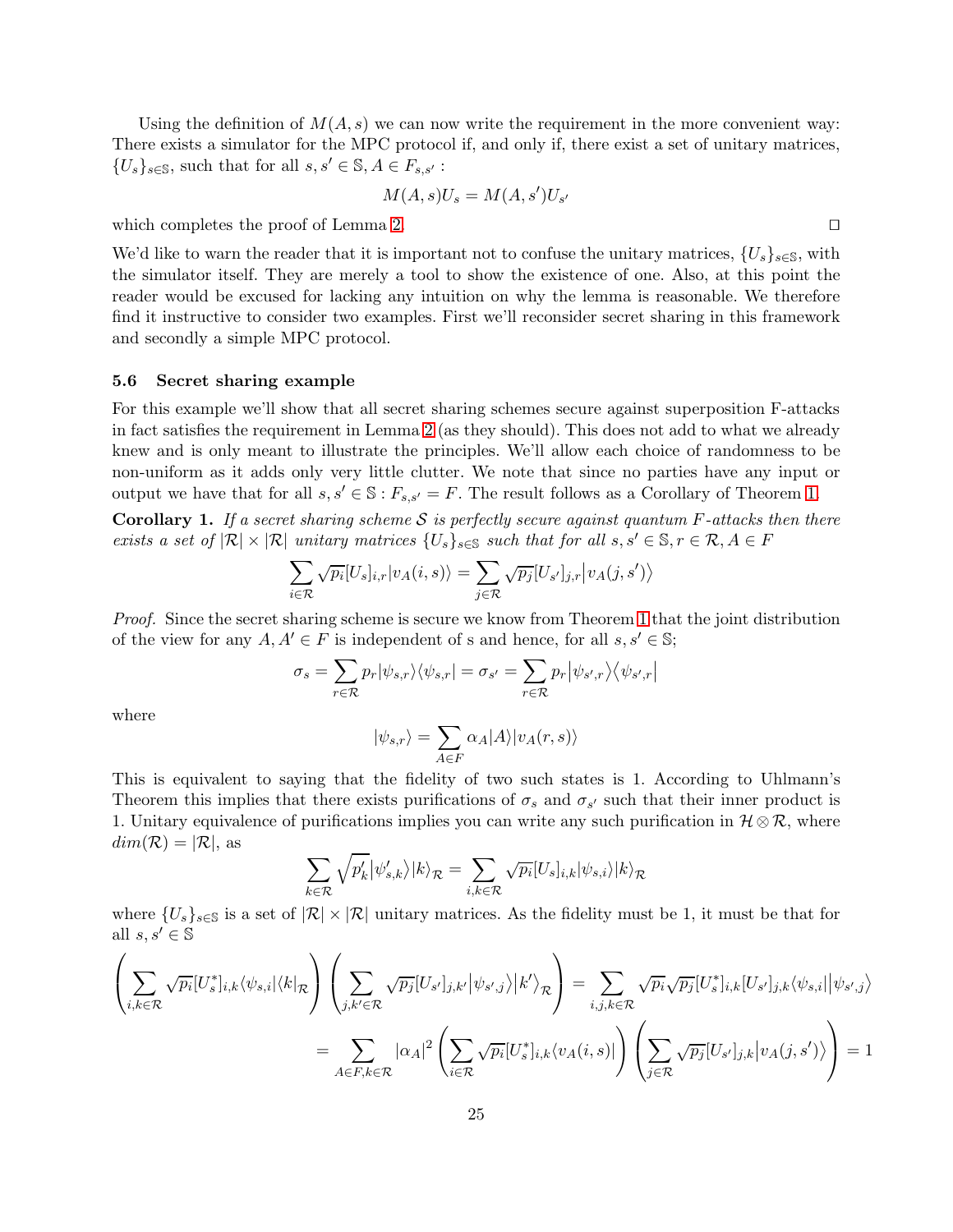Because  $\sum$  $A \in F$  $|\alpha_A|^2 = 1$  and noting the states are normalized, we can conclude that

$$
\forall s,s' \in \mathbb{S}, k \in \mathcal{R}, A \in F : \left(\sum_{i \in \mathcal{R}} \sqrt{p_i} [U_s^*]_{i,k} \langle v_A(i,s)|\right) \left(\sum_{j \in \mathcal{R}} \sqrt{p_j} [U_{s'}]_{j,k} \big| v_A(j,s') \rangle \right) = 1
$$

From which the result follows. ⊓⊔

#### 5.7 Simple MPC simulator example

For this example we return to the simple four-party  $(P_0, P_1, P_2, P_3)$  bit-sharing scheme considered in section [5.4.](#page-19-0) There we showed that we could not simulate an attack by simply running a classical simulator for the protocol in superposition. We are now in position to show that a simulator nonetheless exists. Recall that  $|v_0(s, r_0, r_1)\rangle = |r_0, r_1\rangle, |v_1(s, r_0, r_1)\rangle = |r_0, 0\rangle, |v_2(s, r_1, r_2)\rangle =$  $|r_1, 0\rangle, |v_3(s, r_0, r_1)\rangle = |r_0 \oplus r_1 \oplus s, 0\rangle$ . We have two possible inputs  $s \in \{0, 1\}$  so we need to find two unitary matrices,  $U_0, U_1$  in order to apply Lemma [2.](#page-20-0) These have been found manually.

$$
U_0 = \begin{pmatrix} 1 & 0 & 0 & 0 \\ 0 & 1 & 0 & 0 \\ 0 & 0 & 1 & 0 \\ 0 & 0 & 0 & 1 \end{pmatrix}
$$

$$
U_1 = \begin{pmatrix} \frac{1}{2} & \frac{1}{2} & \frac{1}{2} & -\frac{1}{2} \\ \frac{1}{2} & \frac{1}{2} & -\frac{1}{2} & \frac{1}{2} \\ \frac{1}{2} & -\frac{1}{2} & \frac{1}{2} & \frac{1}{2} \\ -\frac{1}{2} & \frac{1}{2} & \frac{1}{2} & \frac{1}{2} \end{pmatrix}
$$

It is a tedious, but straight forward, calculation to show that<sup>[4](#page-25-0)</sup>,

$$
M(P_1, 0) = M(P_1, 1)U_1
$$
  
 
$$
M(P_2, 0) = M(P_2, 1)U_1
$$
  
 
$$
M(P_3, 0) = M(P_3, 1)U_1
$$

and since  $P_0 \notin F_{0,1}$  we do not require that  $M(P_0, 0) = M(P_0, 1)U_1$ . To get a better feeling for what is going on we'll consider equation [\(9\)](#page-23-0) for two specific choices for A and r. First let  $A = P_2$  and  $r = (1, 0)$ . The following must be true for the unitary matrices to be correct choices,

$$
|P_2, v_{P_2}(0, (1,0))\rangle = \sum_{(i_0, i_1) \in \mathcal{R}} [U_1]_{(i_0, i_1), (1,0)} |P_2, v_{P_2}(1, (i_0, i_1))\rangle
$$

Since  $U_0$  is just the identity, the LHS is easy to calculate,  $|P_2, v_{P_2}(0,(1,0))\rangle = |0,0\rangle$  For the RHS we see that

$$
\sum_{(i_0, i_1) \in \mathcal{R}} [U_1]_{(i_0, i_1), (1,0)} | P_2, v_{P_2}(1, (i_0, i_1)) \rangle
$$
  
=  $\frac{1}{2} | P_2, v_{P_2}(1, (0,0)) \rangle - \frac{1}{2} | P_2, v_{P_2}(1, (0,1)) \rangle + \frac{1}{2} | P_2, v_{P_2}(1, (1,0)) \rangle + \frac{1}{2} | P_2, v_{P_2}(1, (1,1)) \rangle$   
=  $\frac{1}{2} | 0, 0 \rangle - \frac{1}{2} | 1, 0 \rangle + \frac{1}{2} | 0, 0 \rangle + \frac{1}{2} | 1, 0 \rangle = | 0, 0 \rangle$ 

<span id="page-25-0"></span><sup>4</sup> Note that we encode the randomness as  $(0,0) = 0$ ,  $(0, 1) = 1$ ,  $(1, 0) = 2$ ,  $(1, 1) = 3$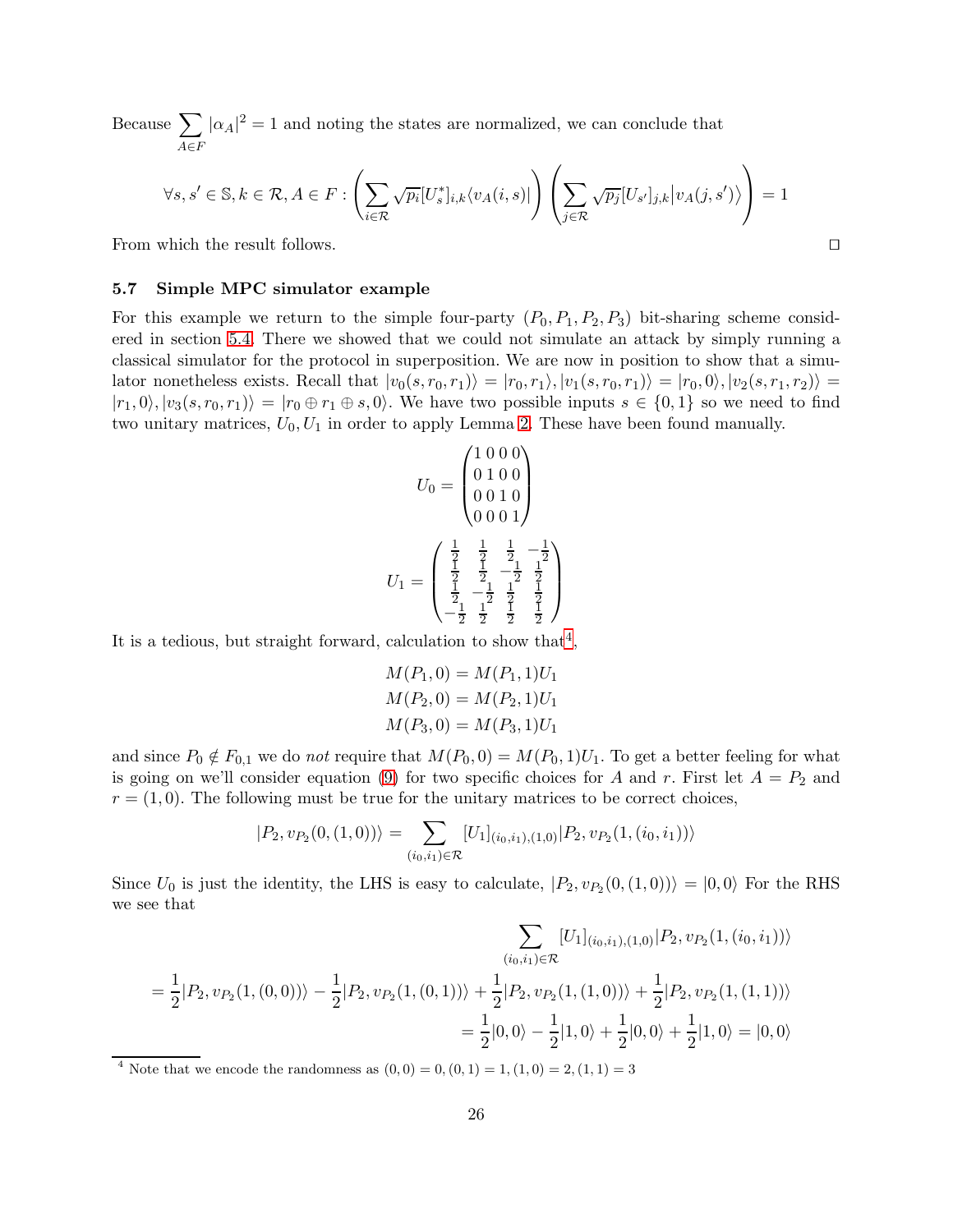Of particular interest is  $A = P_3$  as the view depends on the secret (for fixed randomness). Choose  $r = (0, 0)$ :

$$
|P_3, v_{P_3}(0, (0, 0))\rangle = \sum_{(i_0, i_1) \in \mathcal{R}} [U_1]_{(i_0, i_1), (0, 0)} |P_3, v_{P_3}(1, (i_0, i_1))\rangle
$$

For LHS,  $|P_3, v_{P_3}(0, (0, 0))\rangle = |0, 0\rangle$ . For RHS,

$$
\sum_{(i_0, i_1) \in \mathcal{R}} [U_1]_{(i_0, i_1), (0,0)} | P_3, v_{P_3}(1, (i_0, i_1)) \rangle
$$
  

$$
= \frac{1}{2} |P_3, v_{P_3}(1, (0,0)) \rangle + \frac{1}{2} |P_3, v_{P_3}(1, (0,1)) \rangle + \frac{1}{2} |P_3, v_{P_3}(1, (1,0)) \rangle - \frac{1}{2} |P_3, v_{P_3}(1, (1,1)) \rangle
$$
  

$$
= \frac{1}{2} |1, 0 \rangle + \frac{1}{2} |0, 0 \rangle + \frac{1}{2} |0, 0 \rangle - \frac{1}{2} |1, 0 \rangle = |0, 0 \rangle
$$

#### 5.8 General MPC

In this section we'll give a restatement of Lemma [2,](#page-20-0) expressing the requirement for the existence of a simulator as an explicit property of the multiparty computation protocol. This will allow for a straight-forward, albeit extremely inefficient, method for checking the security of any deterministic MPC protocol in this model. For all ordered pairs of inputs,  $s, s' \in \mathbb{S}$ , and all sets  $A \in F_{s,s'}$  we'll associate a permutation of the randomness,  $\{\pi_{s,s',A}\}_{s,s',A\in\mathbb{F}_{s,s'}}\in S(\mathcal{R})$ . By ordered pairs we mean that  $\pi_{s,s',A}$  may differ from  $\pi_{s',s,A}$ .

**Theorem 3.** A multiparty computation protocol for a deterministic function is perfectly secure against quantum  $F$ -attacks with created response registers if, and only if, there exist permutations,  ${\{\pi_{s,s',A}\}_{s,s',A\in F_{s,s'}}}$  with the following two properties,

1.

$$
\forall s, s' \in \mathbb{S}, \forall A \in F_{s,s'}, \forall r \in \mathcal{R} : \big| v_A(s, \pi_{s,s',A}(r)) \big\rangle = \big| v_A(s', \pi_{s',s,A}(r)) \big\rangle
$$

2.

$$
\forall s, s', s'' \in \mathbb{S}, \forall A \in F_{s,s'}, A' \in F_{s,s''} :
$$

$$
\sum_{r \in \mathcal{R}} |v_A(s,r)\rangle \langle v_{A'}(s,r)| = \sum_{r \in \mathcal{R}} \left| v_A(s, \pi_{s,s',A}(r)) \rangle \langle v_{A'}(s, \pi_{s,s'',A'}(r)) \right|
$$

Note that property  $(1)$  is exactly the statement that a (not necessarily efficient) simulator exists in the classical model.

Proof. Before we begin we'll need the following claim,

*Claim.* We can without loss of generality assume that all the rows (and columns) of  $U_s$  sum to 1.

Proof. First recall that according to Lemma [2](#page-20-0) we have that there is a simulator iff

$$
\exists U_0, \cdots, U_{|\mathbb{S}|-1} \text{ st.}
$$
  

$$
\forall s, s' \in \mathbb{S}, \forall A \in F_{s,s'} : M(A,s)U_s = M(A,s')U_{s'}
$$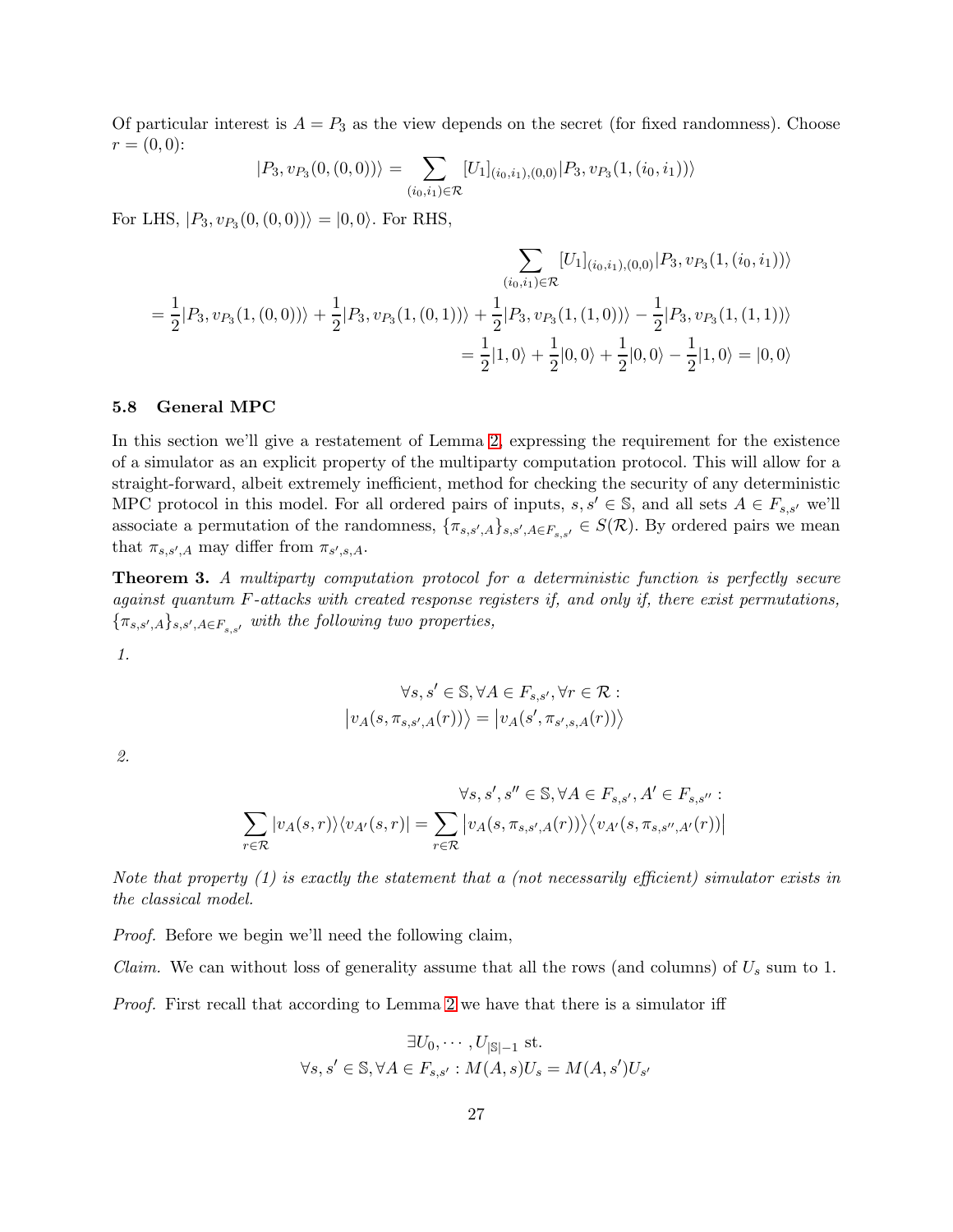For any solution we can always multiply with  $U_0^{-1}$  on the right side of all equations and we can hence wlog assume that  $U_0 = I$ . Now consider  $\forall s \in \mathbb{S}$  the equation,

$$
\forall A \in F_{0,s} : M(A,0) = M(A,s)U_s
$$

That is,

$$
\forall r \in \mathcal{R} : \sum_{k \in \mathcal{R}} [U_s]_{r,k} | Av_A(s,k) \rangle = |v_A(0,r) \rangle
$$

Hence all rows (and columns) of  $U_s$  must sum to 1. □

We can, in other words, view  $M(A_{0,s}, s)U_s$  simply as  $M(A_{0,s}, 0)$  under some permutation of the columns. In fact, since  $U_s$  must always preserve the length of the columns, any  $M(A, s)U_s$  is always just a permutation of the columns in  $M(A, s)$ . Although the permutation is defined by the same unitary it is not necessarily the same permutation. But they're clearly related. We will make this relationship explicit by separating the requirement for a simulator into two parts. Let  $M^{\pi_{s,s',A}}(A, s)$ denote the permutation of the columns in  $M(A, s)$  that corresponds to applying the permutation function to the randomness for the view in each column, that is,

$$
M^{\pi_{s,s',A}}(A,s) = (|A, v_A(s, \pi_{s,s',A}(0))\rangle, \ldots, |A, v_A(s, \pi_{s,s',A}(r))\rangle, \ldots)
$$

The first requirement is simply the statement that for  $A \in F_{s,s'}$  some permutation of the randomness exist to allow their views to be equal for s and s'. The second is the statement that, when the input to the parties are the same, these permutations must be performed by the same unitary matrix. That is, there exists a simulator if, and only if, there exist permutations,  $\{\pi_{s,s',A}\}_{s,s',A\in F_{s,s'}}$ with the following two properties,

1.

$$
\forall s, s' \in \mathbb{S}, \forall A \in F_{s,s'}:
$$
  

$$
M^{\pi_{s,s',A}}(A,s) = M^{\pi_{s',A}}(A,s')
$$

2. There exist unitary matrices,  $\{U_s\}_{s\in\mathbb{S}}$ , such that  $\forall s, s', A \in F_{s,s'} : M(A,s)U_s = M^{\pi_{s,s',A}}(A,s)$ .

For a specific choice of permutations such unitary matrices exist iff they preserve the inner product. That is, iff

$$
\forall s, s', s'' \in \mathbb{S}, \forall A \in F_{s,s'}, A' \in F_{s,s''} :
$$

$$
M(A, s)M(A', s)^{\dagger} = M^{\pi_{s,s',A}}(A, s)M^{\pi_{s,s'',A'}}(A', s)^{\dagger}
$$

Writing out the equations using the definition of  $M(A, s)$  we conclude the proof. □

Had the choice of corrupted parties been classical we could have let the unitary matrices depend on both the input and which party was corrupted. Specifically, in equation [\(8\)](#page-22-0), the reason the unitaries cannot depend on A is that  $\sum$  $_{i,j,k\in\mathcal{R}}$  $[U_{s,A}^*]_{i,k}[U_{s,A'}]_{j,k}$  does not cancel out correctly if they

differ and the adversary would not see the correct state. If the choice of A was classical we would see no such cross-terms <sup>[5](#page-27-0)</sup> and no such relationship would be required.

<span id="page-27-0"></span> $\frac{5}{5}$  Recall that there are no cross-terms for s because the input register is perfectly entangled with the parties/ideal functionality